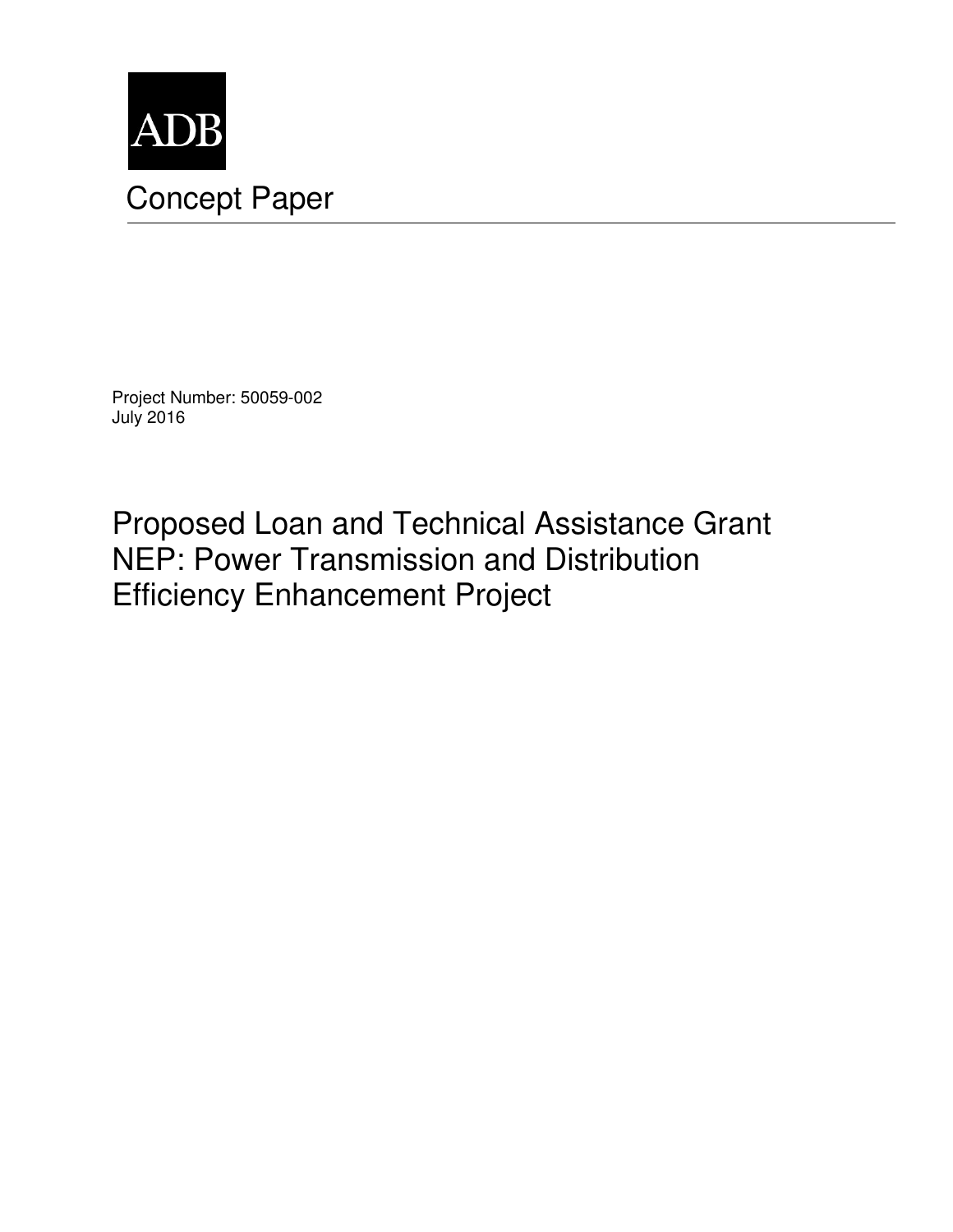#### **CURRENCY EQUIVALENTS**

(as of 14 July 2016)

Currency unit Rs1.00 \$1.00 = =  $=$ Nepali rupee/s (Rs) \$0.0093220 Rs107.2720

#### **ABBREVIATIONS**

| <b>ADB</b> |                          | Asian Development Bank             |
|------------|--------------------------|------------------------------------|
| kV         | $\overline{\phantom{0}}$ | kilovolt                           |
| <b>MW</b>  |                          | megawatt                           |
| <b>NEA</b> |                          | <b>Nepal Electricity Authority</b> |
| <b>SPS</b> | $\overline{\phantom{0}}$ | <b>Safeguards Policy Statement</b> |

#### **NOTES**

- (i) The fiscal year (FY) of the Government of Nepal and its agencies ends on 15 July. "FY" before a calendar year denotes the year in which the fiscal year ends, e.g., FY2015 ends on 15 July 2015.
- (ii) In this report, "\$" refers to US dollars.

| <b>Vice-President</b><br><b>Director General</b><br><b>Director</b> | W. Zhang, Operations 1<br>H. Kim, South Asia Department (SARD)<br>A. Jude, Energy Division, SARD                                                                                                                               |
|---------------------------------------------------------------------|--------------------------------------------------------------------------------------------------------------------------------------------------------------------------------------------------------------------------------|
| <b>Team leader</b><br><b>Team members</b>                           | J. Acharya, Senior Energy Specialist, SARD<br>Y. Jang, Social Development Specialist, SARD<br>P. Manandhar, Project Officer (Energy), SARD<br>A. Zhou, Senior Energy Specialist, SARD<br>Y. Zhou, Environment Specialist, SARD |
| Peer reviewer                                                       | P. Wijayatunga, Principal Energy Specialist, Sustainable<br>Development and Climate Change Department                                                                                                                          |

In preparing any country program or strategy, financing any project, or by making any designation of or reference to a particular territory or geographic area in this document, the Asian Development Bank does not intend to make any judgments as to the legal or other status of any territory or area.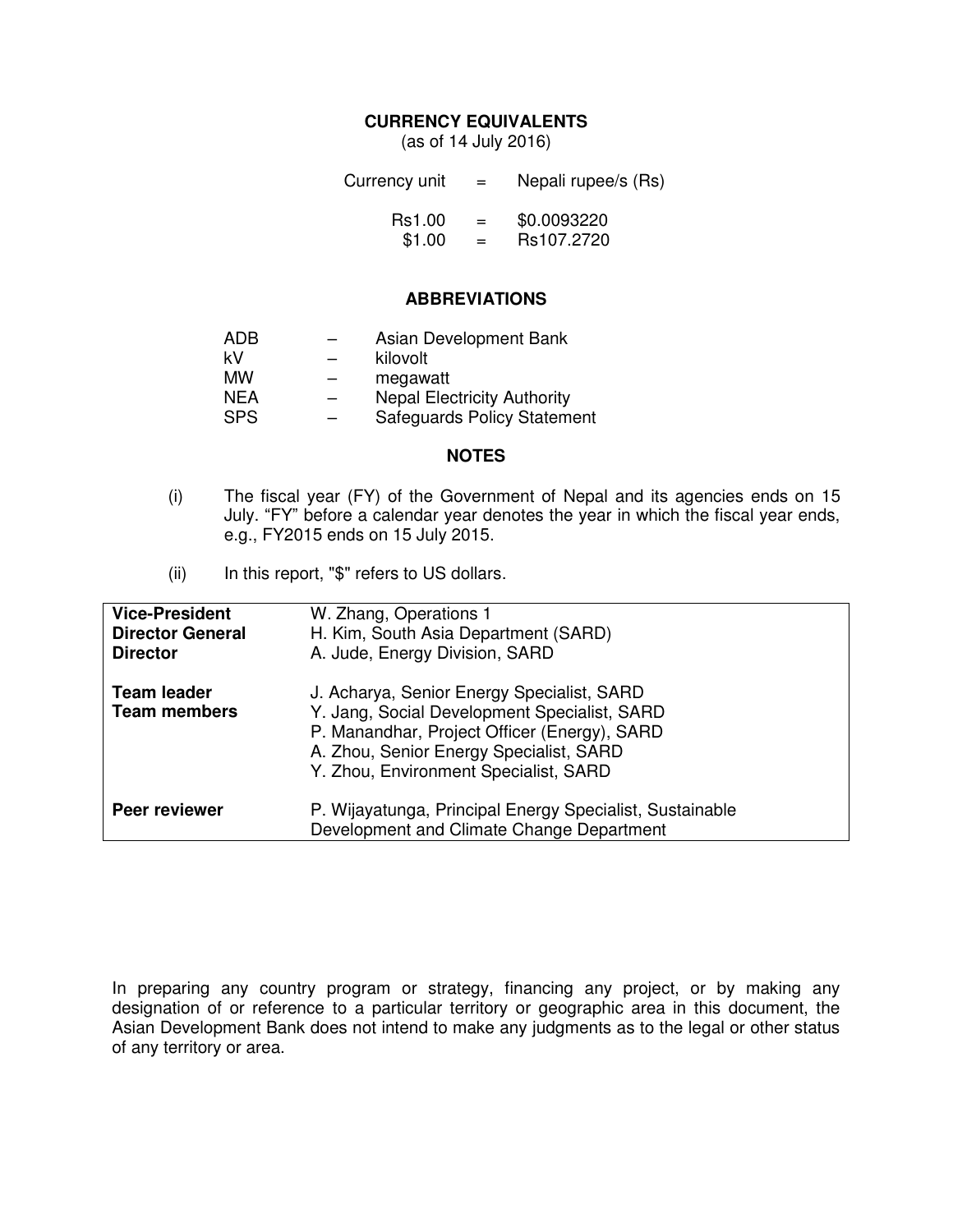# **CONTENTS**

## PROJECT AT A GLANCE

| I.             |                      | THE PROJECT                                                                                                                  |                                                    |
|----------------|----------------------|------------------------------------------------------------------------------------------------------------------------------|----------------------------------------------------|
|                | А.<br>В.<br>C.<br>D. | Rationale<br>Impact, Outcome, and Outputs<br><b>Investment and Financing Plans</b><br>Indicative Implementation Arrangements | $\overline{c}$<br>$\overline{c}$<br>$\overline{c}$ |
| ΙΙ.            |                      | DUE DILIGENCE REQUIRED                                                                                                       | 3                                                  |
| III.           | А.<br>В.<br>C.       | PROCESSING PLAN<br><b>Risk Categorization</b><br><b>Resource Requirements</b><br><b>Processing Schedule</b>                  | 4<br>4<br>4<br>4                                   |
| IV.            |                      | <b>KEY ISSUES</b>                                                                                                            | 4                                                  |
|                | <b>APPENDIXES</b>    |                                                                                                                              |                                                    |
| 1.<br>2.<br>3. |                      | Design and Monitoring Framework<br><b>Problem Tree</b><br><b>Project Preparatory Technical Assistance</b>                    | 5<br>7<br>8                                        |
|                |                      |                                                                                                                              |                                                    |

4. Initial Poverty and Social Analysis 13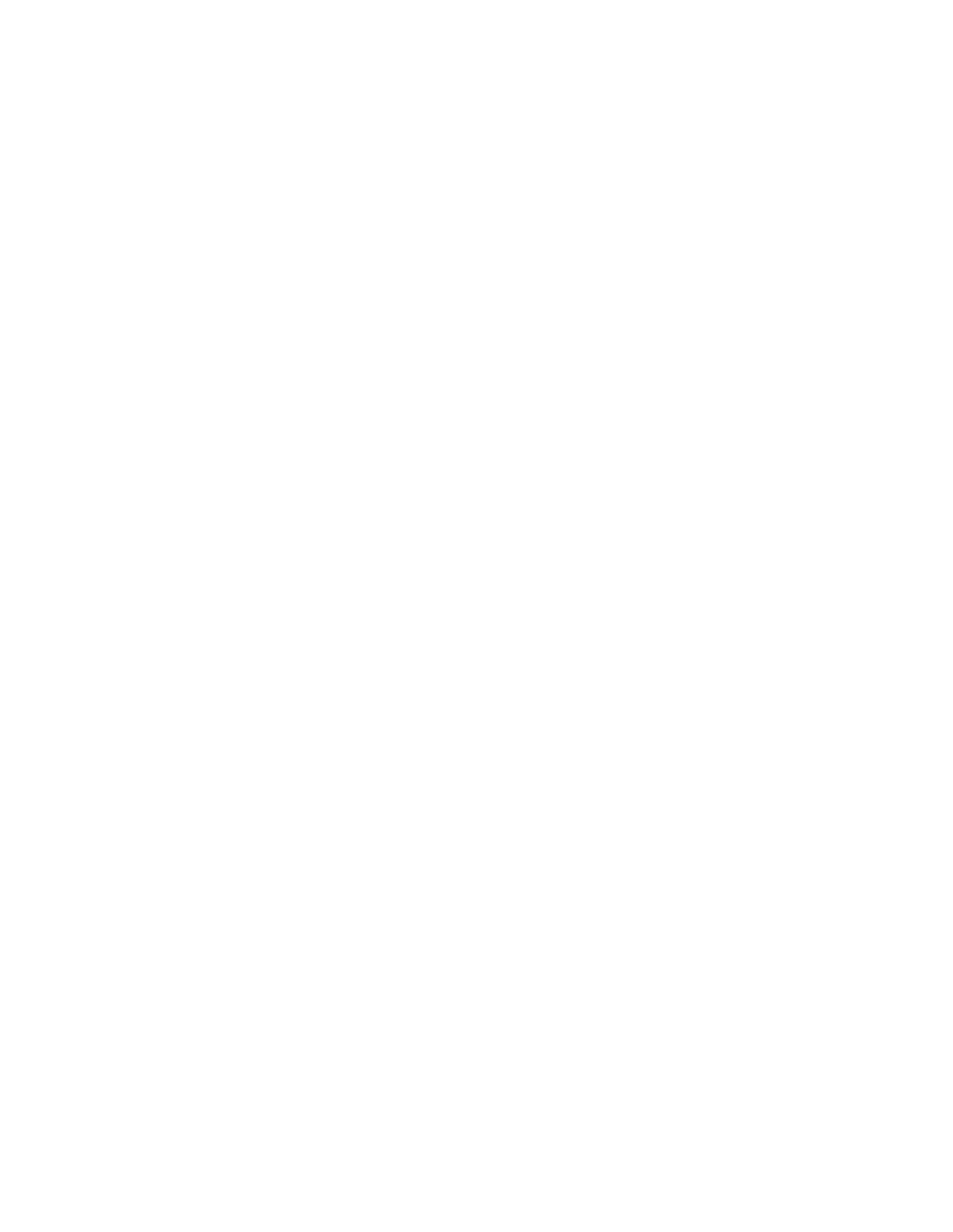# **PROJECT AT A GLANCE**

| 1. Basic Data                                   |                                                                                     |                                        | Project Number: 50059-002          |
|-------------------------------------------------|-------------------------------------------------------------------------------------|----------------------------------------|------------------------------------|
| <b>Project Name</b>                             | Power Transmission and Distribution                                                 | <b>Department</b>                      | SARD/SAEN                          |
|                                                 | <b>Efficiency Enhancement Project</b>                                               | /Division                              |                                    |
| Country                                         | Nepal                                                                               | <b>Executing Agency</b>                | <b>Nepal Electricity Authority</b> |
| <b>Borrower</b>                                 | Government of Nepal                                                                 |                                        | (NEA)                              |
| 2. Sector                                       | Subsector(s)                                                                        |                                        | <b>ADB Financing (\$ million)</b>  |
| Energy                                          | Energy efficiency and conservation                                                  |                                        | 100.00                             |
|                                                 |                                                                                     | <b>Total</b>                           | 100.00                             |
| 3. Strategic Agenda                             | <b>Subcomponents</b>                                                                | <b>Climate Change Information</b>      |                                    |
| Inclusive economic                              | Pillar 1: Economic opportunities, including                                         | Mitigation (\$ million)                | 100.00                             |
| growth (IEG)                                    | jobs, created and expanded                                                          | $CO2$ reduction (tons per annum)       | 10,000                             |
| Environmentally                                 | Global and regional transboundary                                                   | Climate Change impact on the           | Low                                |
| sustainable growth (ESG) environmental concerns |                                                                                     | Project                                |                                    |
|                                                 | Urban environmental improvement                                                     |                                        |                                    |
| 4. Drivers of Change                            | <b>Components</b>                                                                   | <b>Gender Equity and Mainstreaming</b> |                                    |
| Governance and capacity                         | Client relations, network, and partnership                                          | Some gender elements (SGE)             |                                    |
| development (GCD)                               | development to partnership driver of change                                         |                                        |                                    |
| Knowledge solutions                             | Institutional systems and political economy<br>Application and use of new knowledge |                                        |                                    |
| (KNS)                                           | solutions in key operational areas                                                  |                                        |                                    |
| Partnerships (PAR)                              | Implementation                                                                      |                                        |                                    |
|                                                 | <b>Private Sector</b>                                                               |                                        |                                    |
| Private sector                                  | Public sector goods and services essential for                                      |                                        |                                    |
| development (PSD)                               | private sector development                                                          |                                        |                                    |
| 5. Poverty Targeting                            |                                                                                     | <b>Location Impact</b>                 |                                    |
| Project directly targets                        | No                                                                                  | Urban                                  | High                               |
| poverty                                         |                                                                                     |                                        |                                    |
|                                                 |                                                                                     |                                        |                                    |
| 6. Risk Categorization:                         | Low                                                                                 |                                        |                                    |
| 7. Safeguard Categorization<br>8. Financing     | Environment: B Involuntary Resettlement: B Indigenous Peoples: C                    |                                        |                                    |
|                                                 |                                                                                     |                                        |                                    |
| <b>Modality and Sources</b><br><b>ADB</b>       |                                                                                     | Amount (\$ million)                    | 100.00                             |
|                                                 | Sovereign Project Ioan: Asian Development Fund                                      |                                        | 100.00                             |
| Cofinancing                                     |                                                                                     |                                        | 0.00                               |
| None                                            |                                                                                     |                                        | 0.00                               |
| Counterpart                                     |                                                                                     | 25.00                                  |                                    |
| Government                                      |                                                                                     |                                        | 25.00                              |
|                                                 |                                                                                     |                                        |                                    |
| Total                                           |                                                                                     |                                        | 125.00                             |
|                                                 |                                                                                     |                                        |                                    |
| 9. Effective Development Cooperation            |                                                                                     |                                        |                                    |
| Use of country procurement systems              | Yes                                                                                 |                                        |                                    |
|                                                 | Use of country public financial management systems<br>Yes                           |                                        |                                    |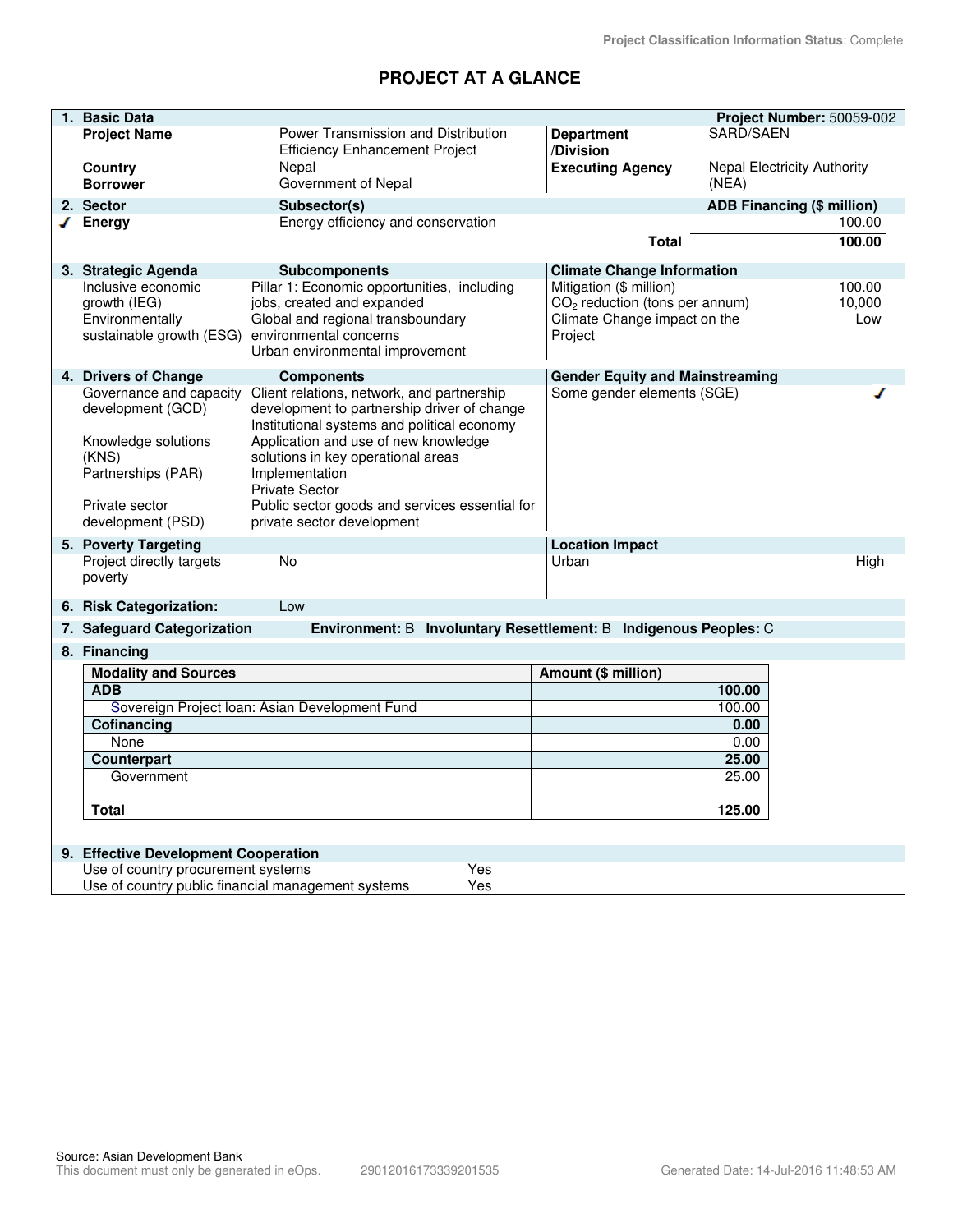# **I. THE PROJECT**

## **A. Rationale**

1. **Proposed project:** The Asian Development Bank (ADB) will provide a loan to the Government of Nepal (the government) to meet the immediate needs of electricity distribution network in Kathmandu Valley and strengthening of associated transmission lines by the Nepal Electricity Authority (NEA).<sup>1</sup> Major sections of the existing distribution network in the valley were constructed decades ago and despite significant increase in electricity demand and the number of consumers, minimal reinforcement of the distribution network has been carried out.<sup>2</sup> The project will enhance the distribution capacity and improve reliability and quality of electric supply in the Kathmandu Valley by reducing distribution system overloads and technical and commercial losses, which currently is about 20%. The project will also support implementation of other system efficiency upgrades and energy efficiency measures such as advanced grid operations software, distribution system automation, and smart metering. System efficiency improvements and loss reductions will improve NEA's financial health, while customers will benefit from a reliable and improved quality of electricity supply and reduced dependence on diesel generators to meet their daily electricity needs. Operational upgrades will also facilitate integration of new generation capacity scheduled to come on-line during the next three to four years. The project can be replicated in other cities in the country.

2. **Demand and supply situation in Kathmandu Valley:** Kathmandu Valley with electricity supply of about 400 MW only accounts for approximately 400,000 consumers or about 16% of NEA's total consumers in the country, and contributes to about 27% of the total revenue generated from the sale of electricity. These consumers are served through 10 distribution centers located at various places. Kathmandu Valley is served by distribution networks comprising of 11 kilovolt (kV) primary feeders and 0.4kV secondary distribution networks. The energy demand of the valley for FY 2014–2015 stood at 1,300 gigawatt hour (GWh) and is rising at the rate of more than 10% per year. More recently, the cooking load has grown significantly in Kathmandu Valley due to lack of liquefied petroleum gas and is estimated at 200 MW. This trend is still continuing, with demand in the Kathmandu Valley expected to exceed 2,500 MW in the near future.

3. **Alignment with government priorities and sector challenges:** Electricity is a necessary requirement for accelerating the economic development of any country and is considered an important input to improve quality of life. Overall, the electricity demand has far outgrown the supply, leading to load curtailment and increased dependence on imports from India in recent times. The peak suppressed demand in Nepal in FY2013–2014 has been around 1,200 megawatt (MW) as against installed capacity of 787 MW, hence resulting in a deficit of about 440 MW due to non-availability of generation. Government has plans to generate additional 10,000 MW in the next 10 years. About 63% of the population in Nepal has access to electricity but the supply quality is unreliable and inadequate. The government has recognized the immediate need for reinforcement and upgrade of outdated distribution systems crucial to deliver the required energy to the customers even if the generation and transmission lines are in place. In this regard, the need for immediate distribution network enhancement is included in the government's action plan to address energy crisis and provide universal access to reliable and

The government requested ADB's financial assistance as an addition to the country operations business plan 2016–2018 and expedite the processing for approval within 2016. NEA has implemented several ADB projects and few are under implementation such as L2808-NEP; G0270/G0271-NEP: Electricity Transmission Expansion and Supply Improvement Project; L3139-NEP: SASEC Power System Enhancement Project..

<sup>2</sup> The last planned systematic reinforcement was carried out about 15 years ago with the assistance from Japan International Cooperation Agency.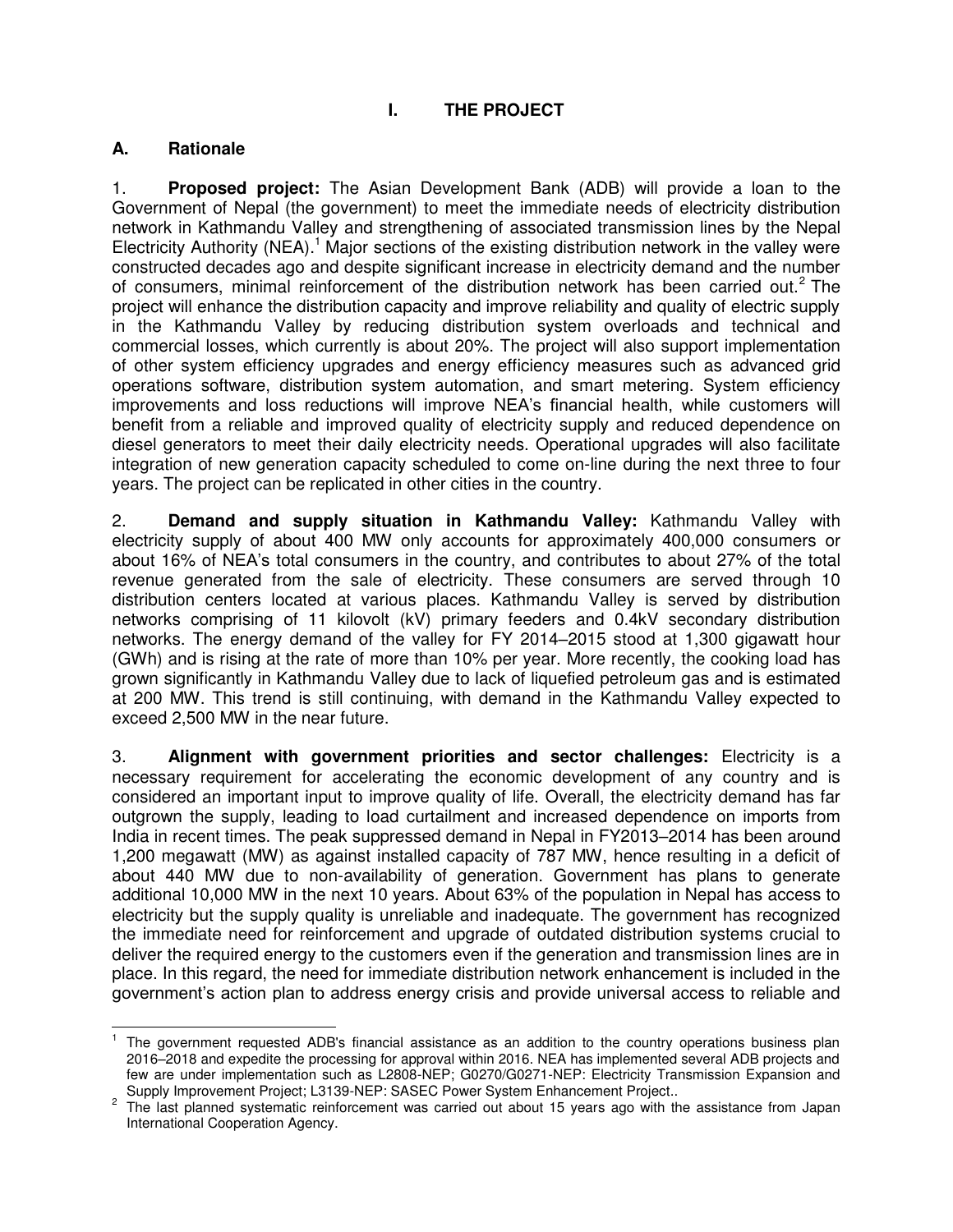efficient electricity for all by 2030. This will contribute in promoting sustainable energy for all (Sustainable Development Goal #7) and Nepal's Intended Nationally Determined Commitments for the United Nations Framework Convention on Climate Change.

4. **Alignment with ADB priorities:** ADB's Nepal country partnership strategy 2013–2017 supports the government's development objective of accelerated and inclusive economic growth. It seeks to address the infrastructure bottlenecks in the key areas such as energy services and creating an enabling environment for increased business and employment opportunities. ADB's support for the energy sector in Nepal has largely focused on generation and transmission with some distribution extension. This project will be ADB's first investment in Nepal specifically targeting energy efficiency through distribution system enhancements measures.<sup>3</sup>

## **B. Impact, Outcome, and Outputs**

5. The project's impact will be reliable and efficient electricity for all achieved, aligned with the Government of Nepal's action plan to address energy crisis in the country.<sup>4</sup> The project's outcome will be improved access to efficient, adequate and good quality of power supply in Kathmandu Valley. This will be achieved through the following outputs: (i) transmission grid capacity reinforcement to feed the primary distribution networks for Kathmandu Valley; (ii) Kathmandu Valley distribution network capacity increased; and (iii) operational and financial performance of NEA distribution centers enhanced. Capacity building of NEA staff to operate and manage advanced distribution system, intelligent energy network ("smart grid") technology<sup>5</sup> and end-user awareness programs will be conducted. Preliminary design and monitoring framework is given in Appendix 1. Problem tree is in Appendix 2.

## **C. Investment and Financing Plans**

6. The Government of Nepal has requested a loan equivalent to \$100 million from ADB to finance the project and will provide the remaining funds required to implement the project. A project loan financing modality is considered for this project.

|                                                                                               |                     | Share of total |
|-----------------------------------------------------------------------------------------------|---------------------|----------------|
| <b>Source</b>                                                                                 | Amount (\$ million) | (%)            |
| Asian Development Bank                                                                        | 100.0               | 80.0           |
| Government of Nepal and Nepal Electricity Authority                                           | 25.0                | 20.0           |
| Total                                                                                         | 125.0               | 100.0          |
| Courses: Asian Development Dank staff setimentes besard an discussione with Nemal Flastricity |                     |                |

#### **Table 1: Tentative Financing Plan**

Sources: Asian Development Bank staff estimates based on discussions with Nepal Electricity Authority; and Ministry of Energy.

## **D. Indicative Implementation Arrangements**

7. NEA will serve as the executing agency and will implement all activities under the ADB loan. It will be implemented and supervised by the project management unit under the Project

**EXECUTE:**<br><sup>3</sup> An earlier project included components for more efficient lighting (CFL promotion) and demonstration of roof-top solar systems.

<sup>4</sup> Government of Nepal. 2016. National Energy Crisis Reduction and Electricity Development. [http://www.moen.gov.np/pdf\\_files/Rastriya-Urja-Sankat-Niwaran-2072.pdf](http://www.moen.gov.np/pdf_files/Rastriya-Urja-Sankat-Niwaran-2072.pdf)

<sup>&</sup>lt;sup>5</sup> Project preparation will be supported by a PPTA which will focus on due diligence, including assisting NEA in developing a medium to long term plan of distribution system enhancement in the valley. The PPTA will evaluate a variety of options including upgrading existing grid control software to improve operational efficiency and security. Smart grid options include: automated demand response, advanced metering infrastructure, distribution automation systems, substation automation, and dynamic line ratings.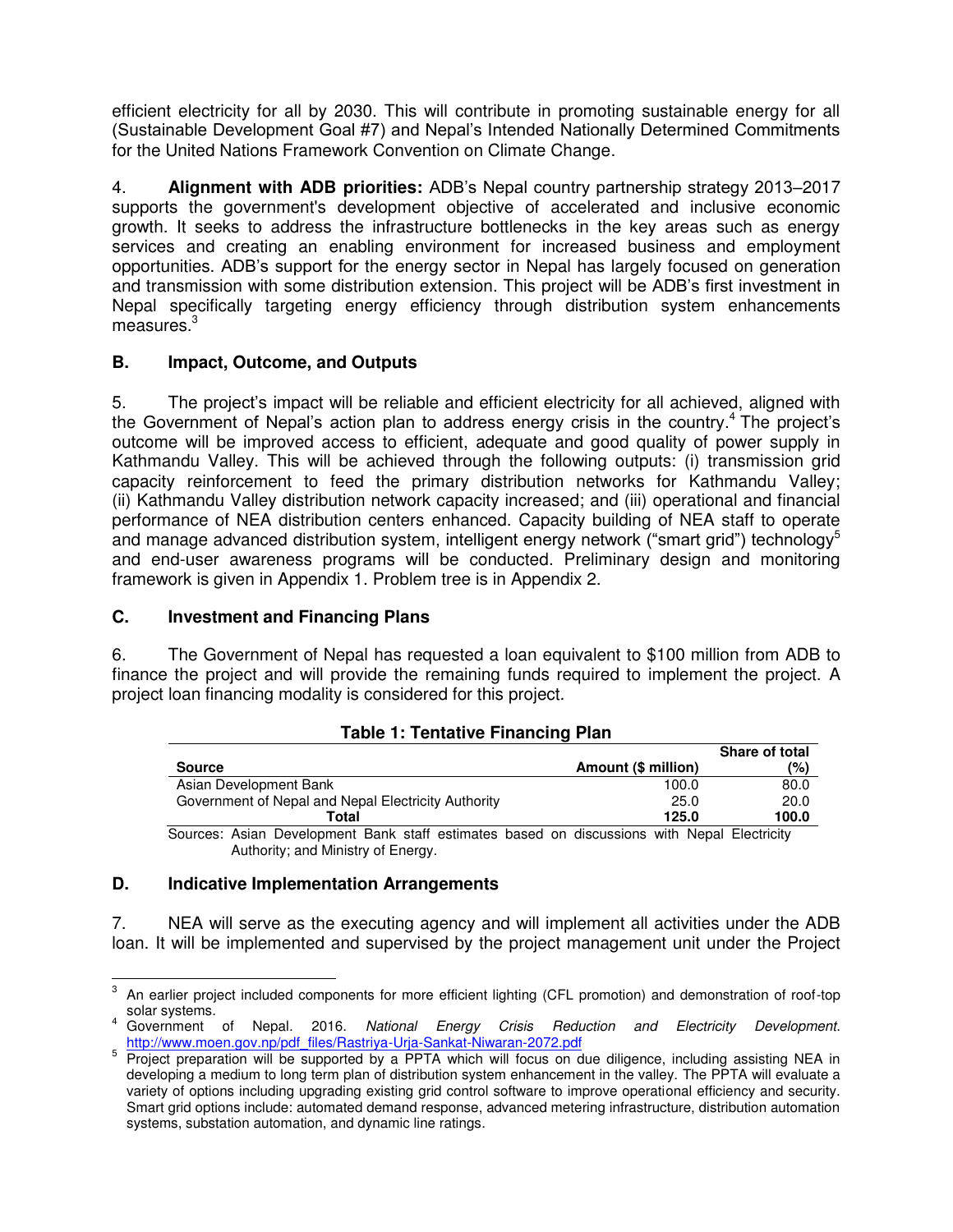Management Directorate of NEA. NEA will assign a dedicated team headed by the Project Director for this project. Project Supervision Consultant will be hired to support NEA in implementing the project. All consultants will be engaged in accordance with the Guidelines on the Use of Consultants (2013, as amended from time to time). As requested by NEA, advance contracting and retroactive financing will be considered, subject to a ceiling of 20% and a time limit of not more than 12 months prior to the date of the respective loan agreement. ADB's Procurement Guidelines (2015, as amended from time to time) will be followed.

8. The project is expected to be completed by December 2021. Turnkey contracts will be tendered for project implementation. The total time for project implementation after loan effectiveness is estimated at four years for detailed design, engineering, tender preparation, evaluation, and contract award. Construction activities will require 36 months to complete. The government will also set up a high level coordination committee representing key government agencies and other stakeholders to ensure proper coordination during implementation of this project.

## **II. DUE DILIGENCE REQUIRED**

- 9. Expected due diligence will include the following:
	- (i) **Sector and Technical.** The project outputs will be further discussed and refined to ensure logical prioritization of system loss reductions, demand side management, and smart grid introduction in parallel with ongoing tariff evolution and cater future electricity demand growth. Viability of upgrading distribution system to 22kV, use of advanced transformers, smart meters, and other smart grid elements will be carefully assessed. Quantification of benefits in efficiency gains, technical and commercial loss reduction, and greenhouse gas reduction etc. will also be determined. The project will also be assessed to ensure that the energy efficiency investments are climate resilient, in accordance with ADB procedures.
	- (ii) **Economic and financial.** The projects economic and financial viability and financial sustainability will be assessed in accordance with ADBs guidelines for the economic analysis and financial due diligence of projects. This will include review of NEA's medium-term business plan and its projected financial performance.
	- (iii) **Governance.** The financial management, procurement, anticorruption and integrity, policy and legal capacity, and general portfolio management capability of NEA will be assessed. Financial Management Assessment will also consider assessments and results of other similar projects with NEA.
	- (iv) **Safeguards.** Safeguards assessments will be conducted for environment, involuntary resettlement, and indigenous peoples in accordance with ADB's Safeguards Policy Statement (SPS) 2009. Environment safeguards due diligence includes preparation of an initial environment examination incorporating an environment management plan in accordance with SPS 2009. $<sup>6</sup>$  For social safeguards,</sup> assessments will be undertaken and if there are social safeguards impacts, resettlement plans and indigenous peoples development plans will be prepared in accordance with SPS 2009.
	- (v) **Poverty and Social.** Due diligence will be carried out to assess the anticipated impact of the project on household expenditure, particularly the poor households;

**EXECTS**<br>6 The potential environmental impacts are predictable, localized, temporary, and reversible, and can be readily mitigated with good engineering practices; environment Category B is therefore appropriate. Climate risk is low; the project should result in improved climate resilience in the distribution network in the Kathmandu Valley.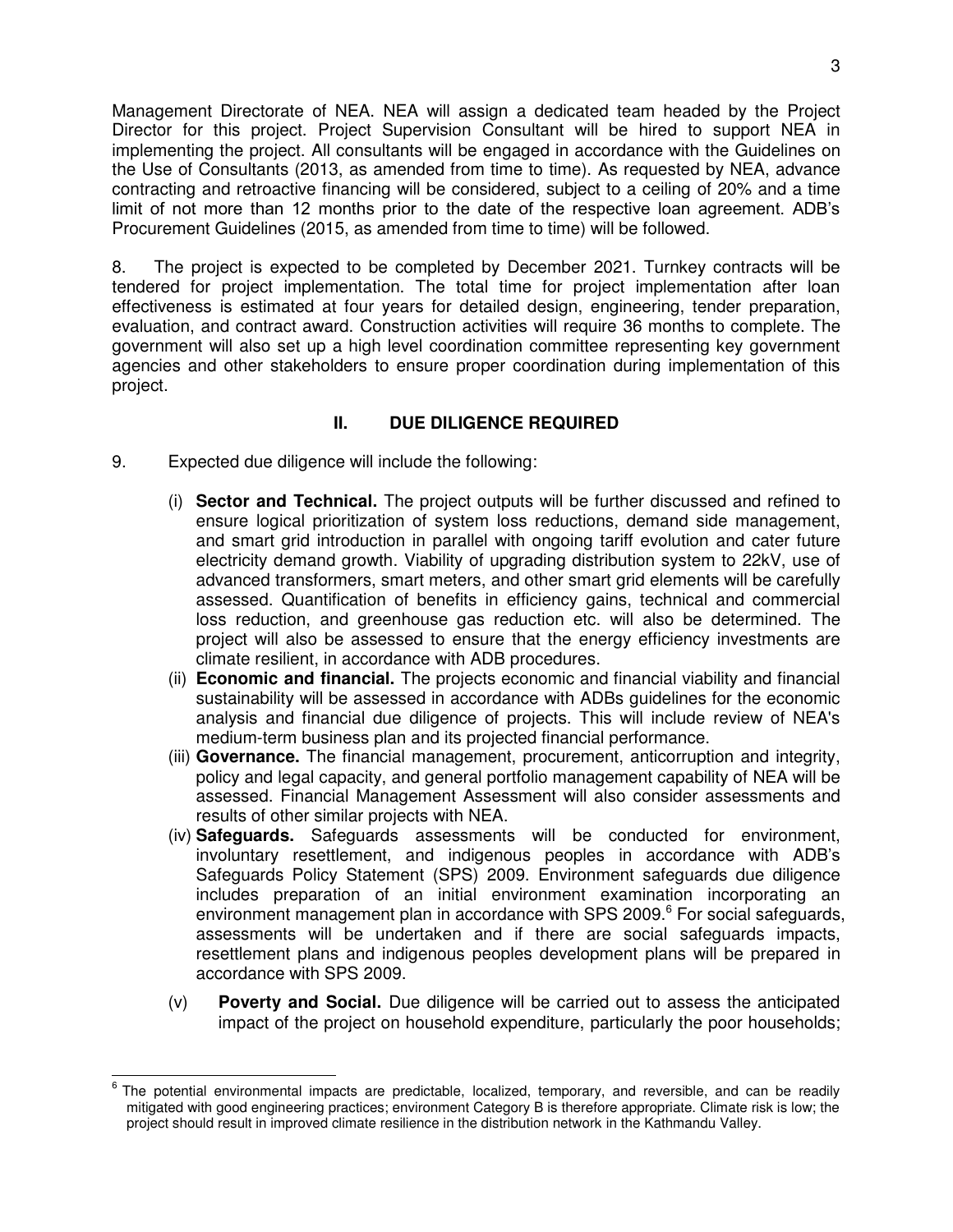identify other social benefits and risks; as well as explore possible entry points for gender mainstreaming.

## **III. PROCESSING PLAN**

## **A. Risk Categorization**

10. Project risk is proposed to be categorized as "low" for the following reasons: (i) the project loan does not exceed \$200 million; (ii) ADB has a positive record of energy sector interventions in Nepal; (iii) the executing agency has reasonably good experience with externally financed project administration, including implementing similar projects financed by a development partner; and (iv) the project safeguard categorization is expected to be B for environment, B for involuntary resettlement, and C for indigenous peoples.

## **B. Resource Requirements**

11. Staff requirements for project processing involve the South Asia Energy Division and Nepal Resident Mission teams, and require about 10 person-months of effort. Experts' inputs of 31 person-months of international and 46 person-months of national consulting services will also be required in the areas of system planning, smart grids, economic and financial analysis, safeguard, and procurement. For the project preparation and capacity development, \$1,500,000 will be financed on a grant basis by the Clean Energy Fund<sup>7</sup> under the Clean Energy Financing Partnership Facility and project preparatory technical assistance is included in Appendix 3.

## **C. Processing Schedule**

12. The proposed project processing schedule is described in Table 2.

| <b>Milestones</b>           | <b>Expected Completion Date</b> |
|-----------------------------|---------------------------------|
| Concept paper approval      | July 2016                       |
| Loan fact finding           | September 2016                  |
| <b>Staff Review Meeting</b> | October 2016                    |
| Loan Negotiations           | November 2016                   |
| Board Approval              | January 2017                    |
| Loan Effectiveness          | March 2017                      |

## **Table 2: Proposed Processing Schedule**

## **IV. KEY ISSUES**

- 13. The key issues for the project at this stage include the following:
	- (i) **Implementation capacity.** It will be important for NEA to assure sufficient and capable staff resources allocated for this project. Similarly, status of electricity generation and other transmission projects will also be assessed without which the utilization of the rehabilitation and modernization network will not be maximized.
	- (ii) **Broader energy efficiency measures.** The distribution system upgrades must be complemented by other operational efficiency enhancements and broader energy efficiency measures such as policy and regulatory reforms which are under discussion.

Turity Timancing partners: the Governments of Australia, Norway, Spain, Sweden and United Kingdom.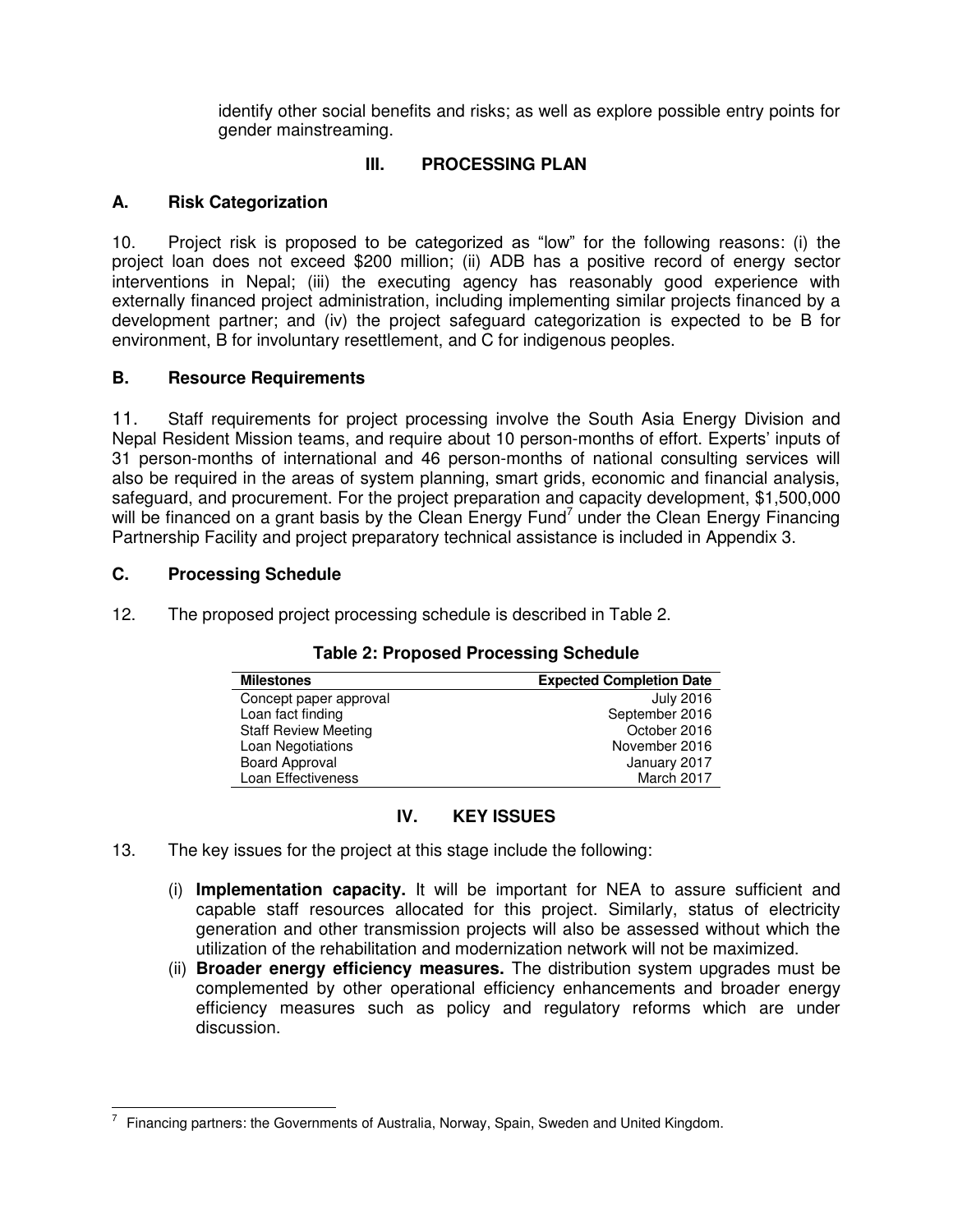# **PRELIMINARY DESIGN AND MONITORING FRAMEWORK**

# **Impact the Project is Aligned with**

Reliable and efficient electricity for all by 2030 (National Energy Crisis Reduction and Electricity Development)<sup>a</sup>

|                                                                                                                                            | <b>Performance Indicators</b>                                                                                                                                            | <b>Data Sources and</b>       |                                                                                       |
|--------------------------------------------------------------------------------------------------------------------------------------------|--------------------------------------------------------------------------------------------------------------------------------------------------------------------------|-------------------------------|---------------------------------------------------------------------------------------|
| <b>Results Chain</b><br><b>Outcome</b>                                                                                                     | with Targets and Baselines<br>By 2022:                                                                                                                                   | <b>Reporting</b>              | <b>Risks</b>                                                                          |
| Access to efficient,<br>adequate and quality<br>power supply in<br>Kathmandu Valley<br>improved                                            | a. XX number of<br>customers with 24/7<br>electricity supply                                                                                                             | $a-c$<br><b>NEA</b> reports   | Implementation of<br>planned energy<br>generation and                                 |
|                                                                                                                                            | b. System losses reduced<br>to 10%                                                                                                                                       |                               | transmission projects<br>are delayed.                                                 |
|                                                                                                                                            | (2015 baseline: 20%)                                                                                                                                                     |                               | Slow adoption of smart                                                                |
|                                                                                                                                            | c. Aggregate greenhouse<br>gas emissions reduced by<br>XX tCO2-eq per year                                                                                               |                               | meters.                                                                               |
|                                                                                                                                            | (2015 baseline: 0)                                                                                                                                                       |                               |                                                                                       |
| <b>Outputs</b><br>1. Transmission grid<br>capacity to feed the<br>primary distribution<br>networks for<br>Kathmandu Valley<br>strengthened | By 2020:<br>1a. New 220/132kV 160<br>MVA and 132/22/11kV 45<br>MVA substations installed<br>to complete the New<br>Khimti-Kathmandu<br>transmission link                 | $1a-c.$<br><b>NEA</b> reports | Significant delay in<br>implementation due to<br>political and security<br>situation. |
|                                                                                                                                            | 1b. 8 km of overhead and<br>2 km of underground<br>transmission line installed<br>to complete132kV double<br>circuit transmission ring<br>around the Kathmandu<br>Valley |                               |                                                                                       |
|                                                                                                                                            | 1c. 3 new 132/22/11kV<br>substations established in<br>Kathmandu Valley                                                                                                  |                               |                                                                                       |
| 2. Kathmandu Valley                                                                                                                        | By 2021:                                                                                                                                                                 | 2a-c.                         |                                                                                       |
| distribution network<br>capacity increased                                                                                                 | 2a. 1,200 km of new 22kV<br>feeders constructed                                                                                                                          | <b>NEA</b> reports            |                                                                                       |
|                                                                                                                                            | 2b. 600 km 11kV feeders<br>and 0.4kV distribution lines<br>reconfigured and upgraded                                                                                     |                               |                                                                                       |
|                                                                                                                                            | 2c. Total capacity of XX<br>distribution transformers<br>increased to 600 MVA<br>(2016 baseline: XX MVA)                                                                 |                               |                                                                                       |
| 3. Operational and<br>financial performance<br>of NEA distribution                                                                         | By 2021:<br>3a. XX meters converted<br>to smart meters and                                                                                                               | 3a-c.<br><b>NEA</b> reports   |                                                                                       |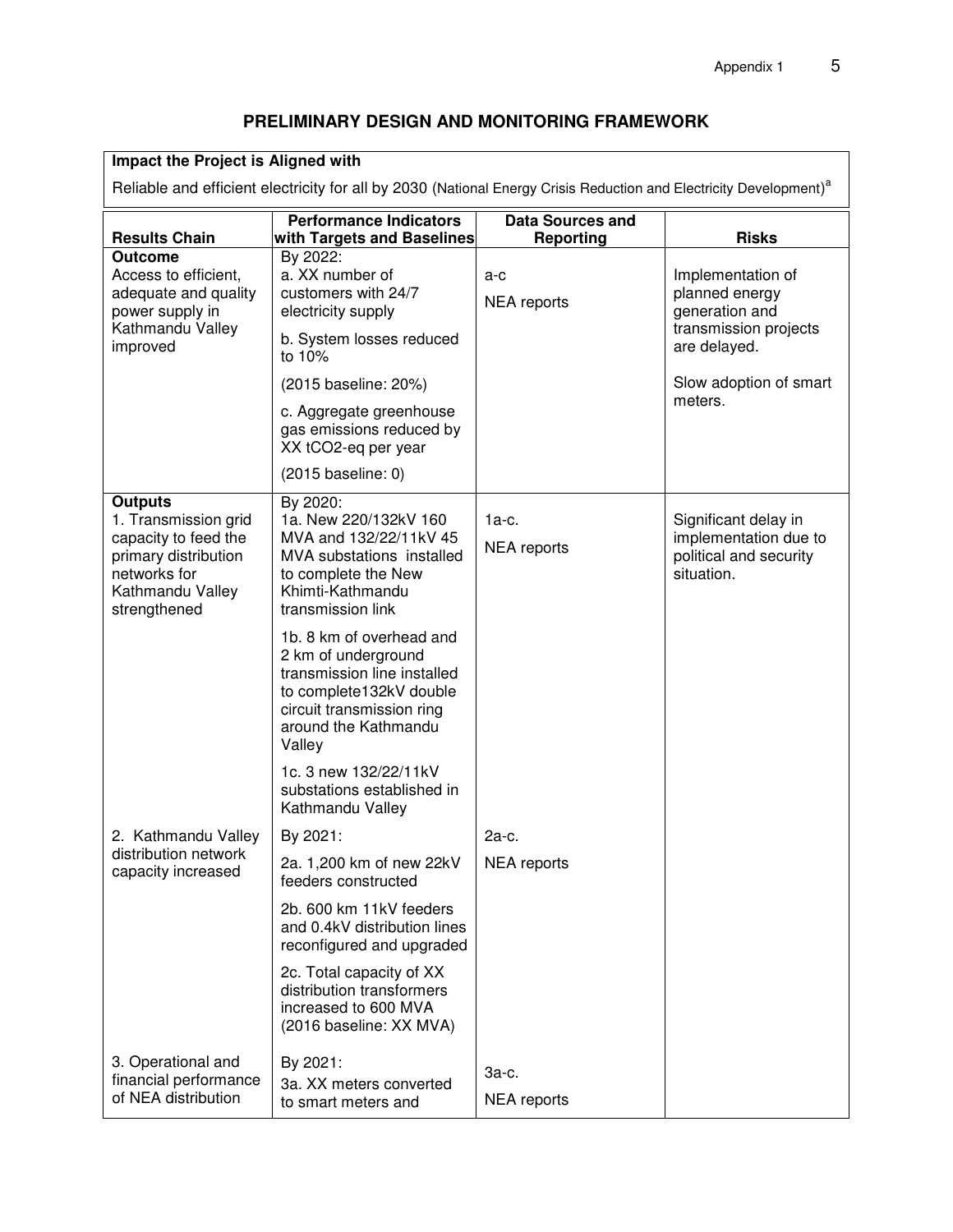| <b>Results Chain</b> | <b>Performance Indicators</b><br><b>with Targets and Baselines</b>                                                                                                                                       | <b>Data Sources and</b><br>Reporting | <b>Risks</b> |
|----------------------|----------------------------------------------------------------------------------------------------------------------------------------------------------------------------------------------------------|--------------------------------------|--------------|
| centers enhanced     | established distribution of<br><b>SCADA</b> system                                                                                                                                                       |                                      |              |
|                      | 3b. Smart metering<br>operational and<br>maintenance services<br>started by XX local private<br>sector company(ies)                                                                                      |                                      |              |
|                      | 3c. XX number of NEA<br>staff trained (at least 30%<br>female) on new<br>technologies, operational,<br>financial management and<br>medium-to long-term<br>distribution efficiency<br>enhancement program |                                      |              |

#### **Key Activities with Milestones**

#### 1. **Transmission grid capacity to feed the primary distribution networks for Kathmandu Valley strengthened**

- 1.1 New 220/132kV 160 MVA and 132/22/11kV 45 MVA substations to complete the New Khimti-Kathmandu transmission link by December 2020
- 1.2 8 km of overhead and 2 km of underground transmission line to complete132kV double circuit transmission ring around the Kathmandu Valley by December 2020
- 1.3 3 new 132/22/11kV substations in Kathmandu Valley by December 2020

#### 2. **Kathmandu Valley distribution network capacity increased**

- 2.1 Construction of 1,200 km of new 22kV feeders by December 2021
- 2.2 Reconfiguration and upgrading of 600 km 11kV feeders and 0.4kV distribution lines by December 2021
- 2.3 Capacity augmentation of XX distribution transformers with more efficient ones with total estimated capacity of 600 MVA by December 2021

#### 3. **Operational and financial performance of NEA distribution centers enhanced**

- 3.1 Change/introduce XX smart meters and other smart grid elements in the distribution system by December 2021
- 3.2 Conduct capacity assessment, training needs by December 2019

3.3 Carry out training and capacity building activities by December 2017

#### **Inputs**

ADB: \$100 million loan

Government: \$25 million

#### **Assumptions for Partner Financing**

#### Not Applicable

ADB = Asian Development Bank;  $CO<sub>2</sub>$  = carbon dioxide; km = kilometer; kV = kilovolt; kWh = kilowatt hour; NEA = Nepal Electricity Authority; MVA = megavolt ampere; MW = megawatt, SCADA = supervisory control and data acquisition system.

a Government of Nepal. 2016. *National Energy Crisis Reduction and Electricity Development*. [http://www.moen.gov.np/pdf\\_files/Rastriya-Urja-Sankat-Niwaran-2072.pdf;](http://www.moen.gov.np/pdf_files/Rastriya-Urja-Sankat-Niwaran-2072.pdf) National Planning Commission. 2015. *Sustainable Development Goals 2016–2030*. National Preliminary Report. [http://www.npc.gov.np/images/download/23rd\\_Jan\\_final\\_for\\_print\\_Sustainable\\_Development\\_Goals.pdf](http://www.npc.gov.np/images/download/23rd_Jan_final_for_print_Sustainable_Development_Goals.pdf)

Note: Unless otherwise indicated, output indicators are incremental with zero baseline. Source: Asian Development Bank.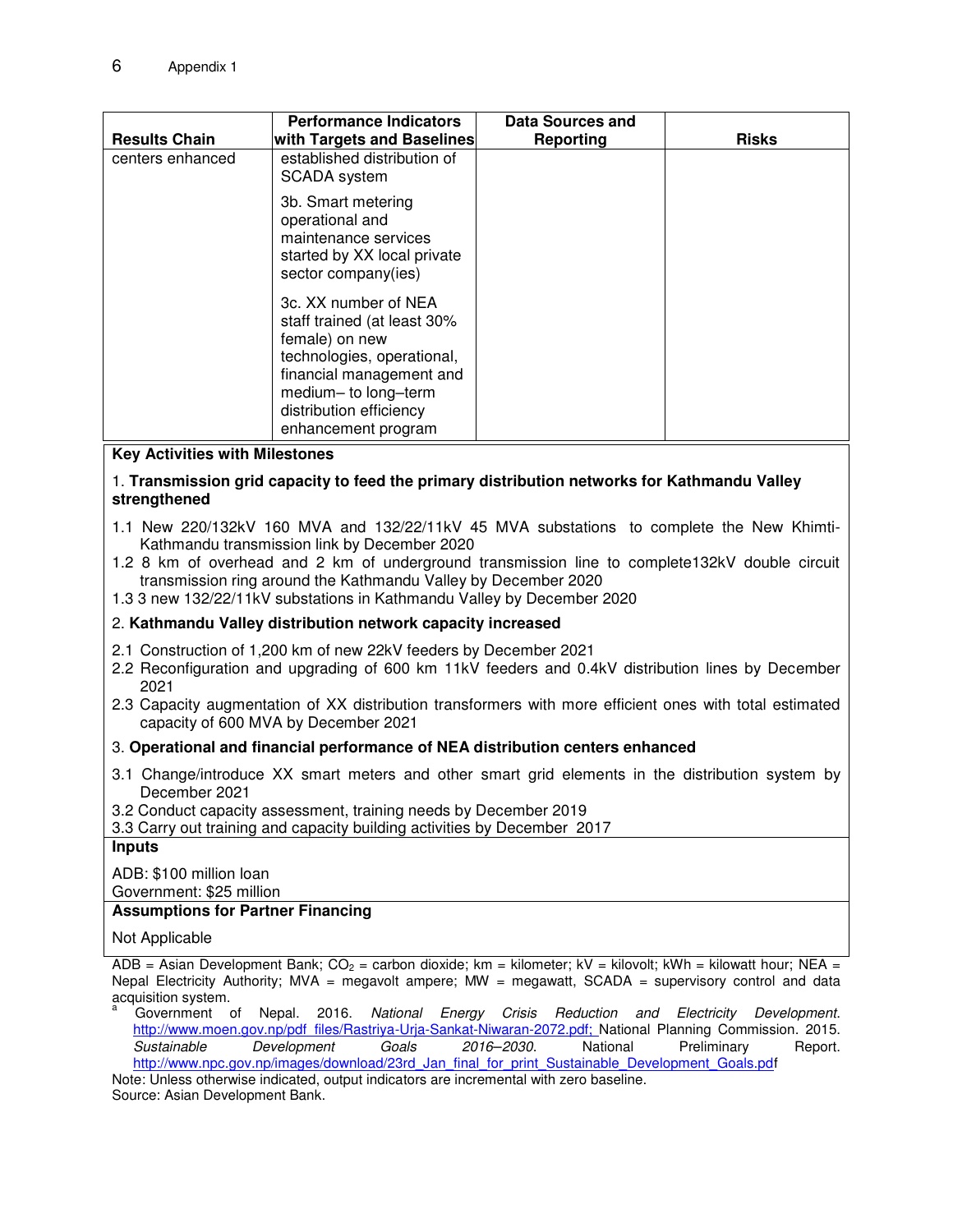#### **PROBLEM TREE**

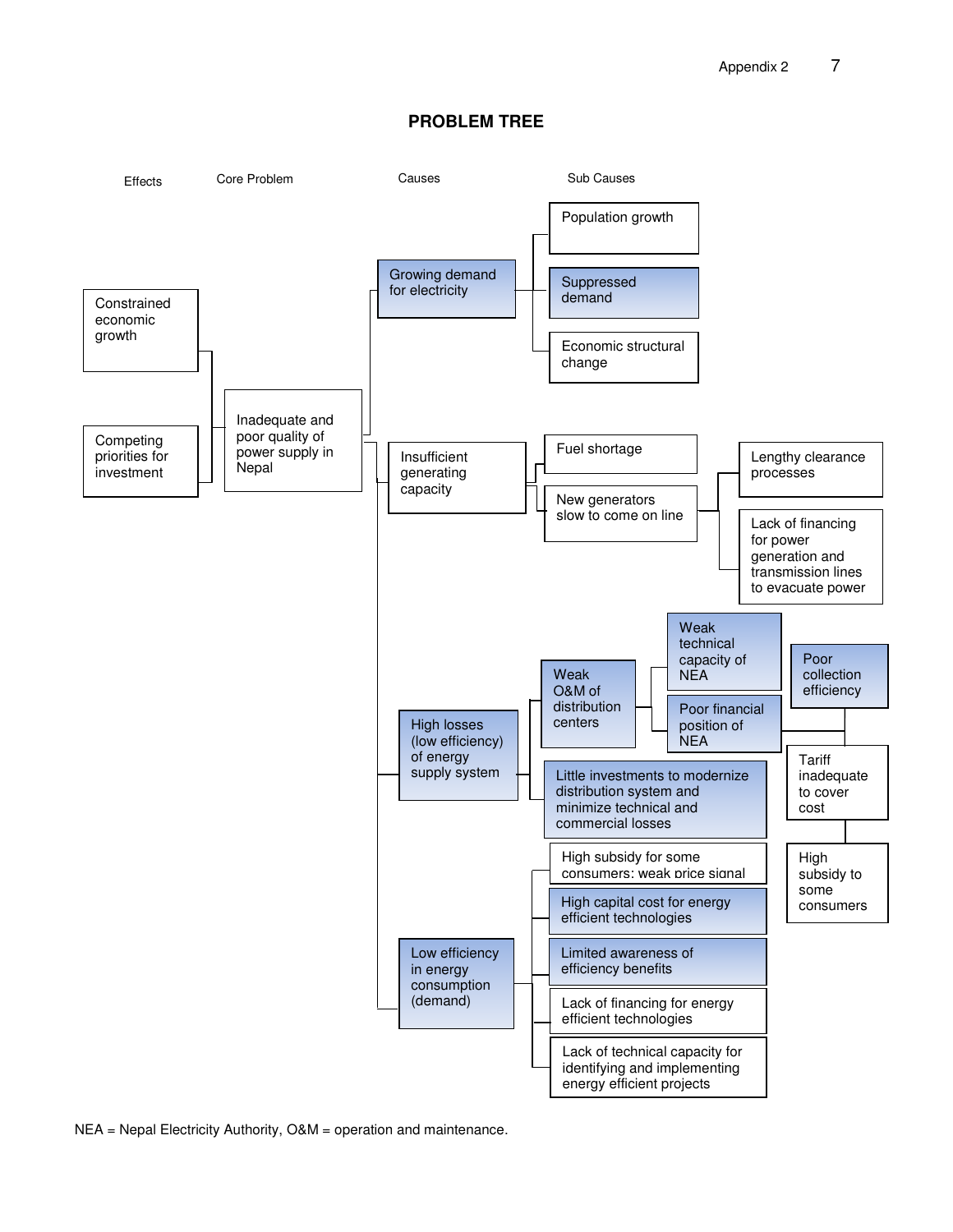## **PROJECT PREPARATORY TECHNICAL ASSISTANCE**

(Power Transmission and Distribution Efficiency Enhancement Project)

## **A. Justification**

1. A technical assistance (TA) is required to conduct due diligence on the proposed loan from the Asian Development Bank (ADB) and to support the implementation of the ensuing project. The TA will conduct project due diligence covering technical, economic, financial, procurement, and social and environmental safeguards as well as preparing medium to long term planning for the electricity distribution enhancement in Kathmandu Valley. It will include some capacity development support essential to prepare for and expedite implementation.

## **B. Major Outputs and Activities**

2. The outputs of the TA are (i) a fully prepared loan, including completed social and environmental analysis, technical, economic and financial due diligence; (ii) a capacity building support to the Nepal Electricity Authority (NEA) staff on using advanced and smart distribution technologies, improving operational and financial performance of the distribution centers, and medium– to long–term distribution planning document, including opportunities for expanding distribution enhancement in other parts of the country.

| 3. | The major outputs and activities of the TA are summarized in Table A3.1. |  |  |  |
|----|--------------------------------------------------------------------------|--|--|--|
|----|--------------------------------------------------------------------------|--|--|--|

|                                                                                                                                       | <b>Expected Completion</b> |                        | <b>Expected Completion</b> |
|---------------------------------------------------------------------------------------------------------------------------------------|----------------------------|------------------------|----------------------------|
| <b>Major Activities</b>                                                                                                               | <b>Date</b>                | <b>Major Outputs</b>   | Date                       |
| 1. Fielding consultants                                                                                                               | <b>July 2016</b>           | Deliverable 1:         | August 2016                |
|                                                                                                                                       |                            | Inception Report       |                            |
| 2. Conduct due diligence                                                                                                              | August 2016                | Deliverable 2:         | September 2016             |
|                                                                                                                                       |                            | <b>Progress Report</b> |                            |
| 3. Finalize summary of                                                                                                                | September 2016             | Deliverable 3:         | December 2016              |
| recommendations                                                                                                                       |                            | <b>Progress Report</b> |                            |
| 4. Assessment of operational<br>and financial performance of<br>distribution centers and<br>undertake capacity building<br>activities | December 2017              | <b>Final Report</b>    | December 2019              |

## **Table A3.1: Summary of Major Outputs and Activities of the TA**

Source: Asian Development Bank estimates.

## **C. Cost Estimate and Proposed Financing Arrangement**

6. The TA is estimated to cost \$1,600,000 equivalent, of which \$1,500,000 will be financed on a grant basis by the Clean Energy Fund<sup>1</sup> under the Clean Energy Financing Partnership Facility, and \$100,000 will be provided by NEA as counterpart support in the form of counterpart staff, provision of office space, communication facilities for consultants, and other in-kind contributions. The detailed cost estimate is presented in Table A3.2.

 $\overline{a}$ 1 Financing Partners: the Governments of Australia, Norway, Spain, Sweden, and United Kingdom.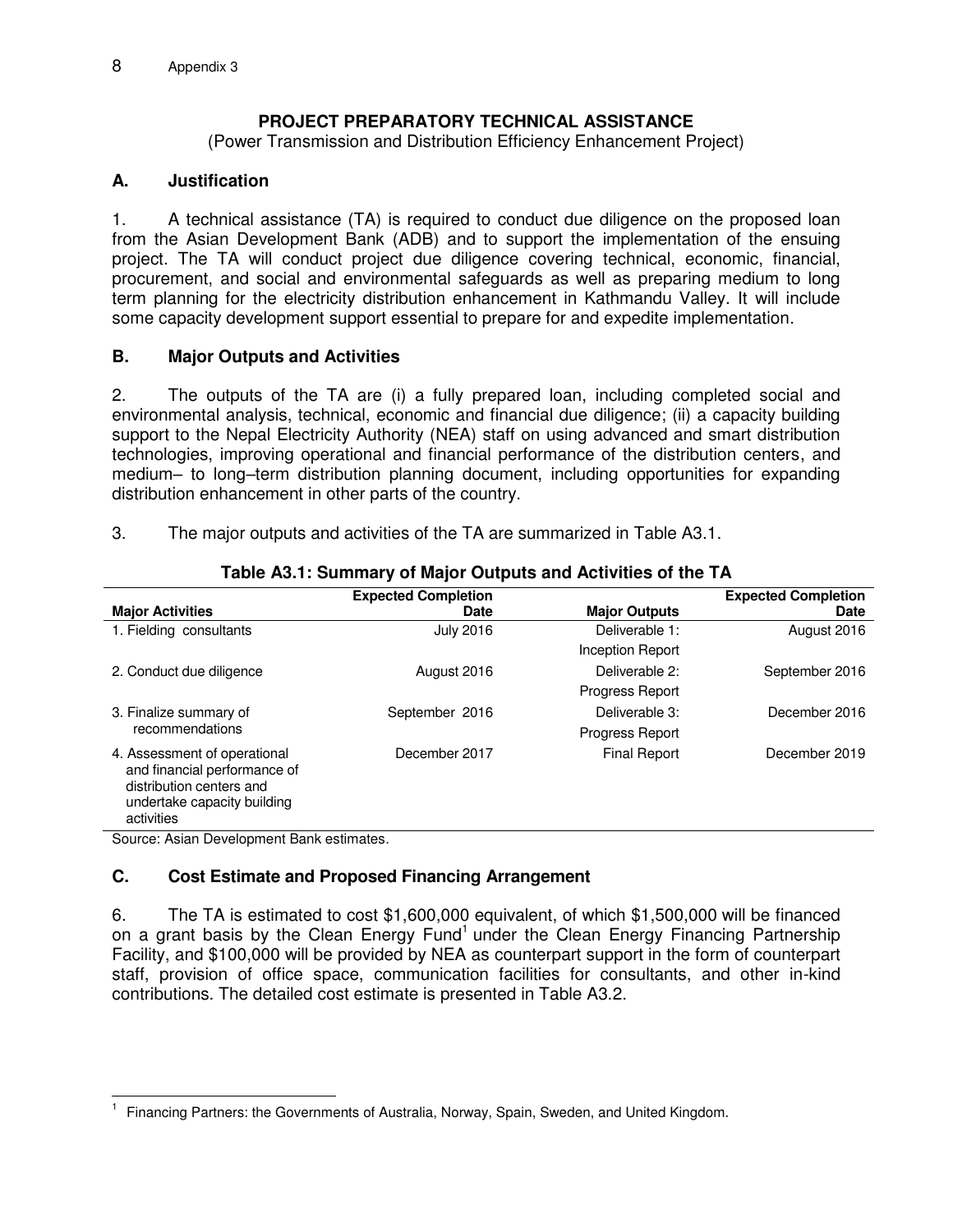#### **Table A3.2: Cost Estimates and Financing Plan**

| \$'000 |  |  |
|--------|--|--|
|        |  |  |

| ιΨ UU ,                                                                                                |                                   |             |                   |
|--------------------------------------------------------------------------------------------------------|-----------------------------------|-------------|-------------------|
| <b>Item</b>                                                                                            |                                   |             | <b>Total Cost</b> |
| Clean Energy Fund <sup>a</sup> under the Clean Energy Financing Partnership Facility                   |                                   |             |                   |
| 1. Consultants                                                                                         |                                   |             |                   |
| a. Remuneration and per diem                                                                           |                                   |             |                   |
| i. International consultants (31 person-months)                                                        |                                   |             | 615.0             |
| ii. National consultants (46 person-months)                                                            |                                   |             | 185.0             |
| b. International and local travel                                                                      |                                   |             | 280.0             |
| 2. Surveys and studies                                                                                 |                                   |             | 40.0              |
| 3. Equipment <sup>b</sup>                                                                              |                                   |             | 35.0              |
| 4. Workshops, training, seminars, and conferences <sup>c</sup>                                         |                                   |             | 175.0             |
| 5. Miscellaneous administration and support costs                                                      |                                   |             | 20.0              |
| 6. Contingencies                                                                                       |                                   |             | 150.0             |
| <b>Total</b>                                                                                           |                                   |             | 1,500.0           |
| Financed by the Clean Energy Fund under the Clean Energy Financing Partnership Facility (\$1,500,000). |                                   |             |                   |
| b<br>Equipment                                                                                         |                                   |             |                   |
| Type                                                                                                   | Quantity                          | Cost        |                   |
| Computers, printers, software, etc.                                                                    | TBD                               | \$35,000.00 |                   |
| c<br>Workshops, training, seminars, and conferences                                                    |                                   |             |                   |
| Purpose                                                                                                | Venue                             |             |                   |
| Capacity building activities                                                                           | National and international events |             |                   |
| Source: Asian Development Bank estimates                                                               |                                   |             |                   |

Source: Asian Development Bank estimates.

#### **D. Consulting Services**

7. The TA will require 31 person-months of international consultants and 46 person-months of national consultants. Consultants will have expertise in the areas of system planning, transmission, distribution, smart grids, supervisory control and data acquisition system (SCADA), economic and financial analysis, social and environmental safeguard, and procurement. ADB will hire consultants through a firm using quality- and cost-based selection process (90:10). Some individual consultants with expertise in areas such as intelligent energy network technologies, geographic information systems, safeguards, finance and economics may be recruited in instances where pre-existing knowledge of local conditions is required and the firm may not be able to rapidly mobilize experts with relevant expertise. Output-based (lumpsum) contracts will be considered for all consulting services where possible. Consultants' selection will be done in accordance with the Guidelines on the Use of Consultants (2013, as amended from time to time). The proceeds of the TA will be disbursed in line with ADB's Technical Assistance Disbursement Handbook (May 2010, as amended from time to time). Table A3.3 summarizes the requirements for consulting services for both phases.

| International                          | Person-          | <b>National</b>                    | Person- |  |  |  |
|----------------------------------------|------------------|------------------------------------|---------|--|--|--|
| <b>Name of Positions</b>               | months           | <b>Name of Positions</b>           | months  |  |  |  |
| Power System Specialist (Distribution) | 6.0              | Power System Expert (Distribution) | 8.0     |  |  |  |
| Power System Specialist (Transmission) | 4.0              | Power System Expert (Transmission) | 8.0     |  |  |  |
| Power System Specialist (Substation)   | 5.0              | Power System Expert (Substation)   | 3.0     |  |  |  |
| Power System Specialist (Smart Grid)   | 3.0 <sub>2</sub> | Power System Expert (Smart Grid)   | 2.0     |  |  |  |
| <b>Procurement Specialist</b>          | 3.0              | <b>Procurement Expert</b>          | 3.0     |  |  |  |
| Economist/Financial Specialist         | 3.0              | Economist/Financial Expert         | 3.0     |  |  |  |
| <b>Structural Engineer</b>             | 2.0              | <b>Structural Engineer</b>         | 3.0     |  |  |  |
| <b>Environmental Specialist</b>        | 2.0              | <b>Environmental Expert</b>        | 8.0     |  |  |  |

Social Development Specialist 3.0 Social Development Expert 8.0 Social Development Expert 8.0

**Total: 31.0 Total: 46.0** 

#### **Table A3.3: Summary of Consulting Services Requirement**

Source: Asian Development Bank staff estimates.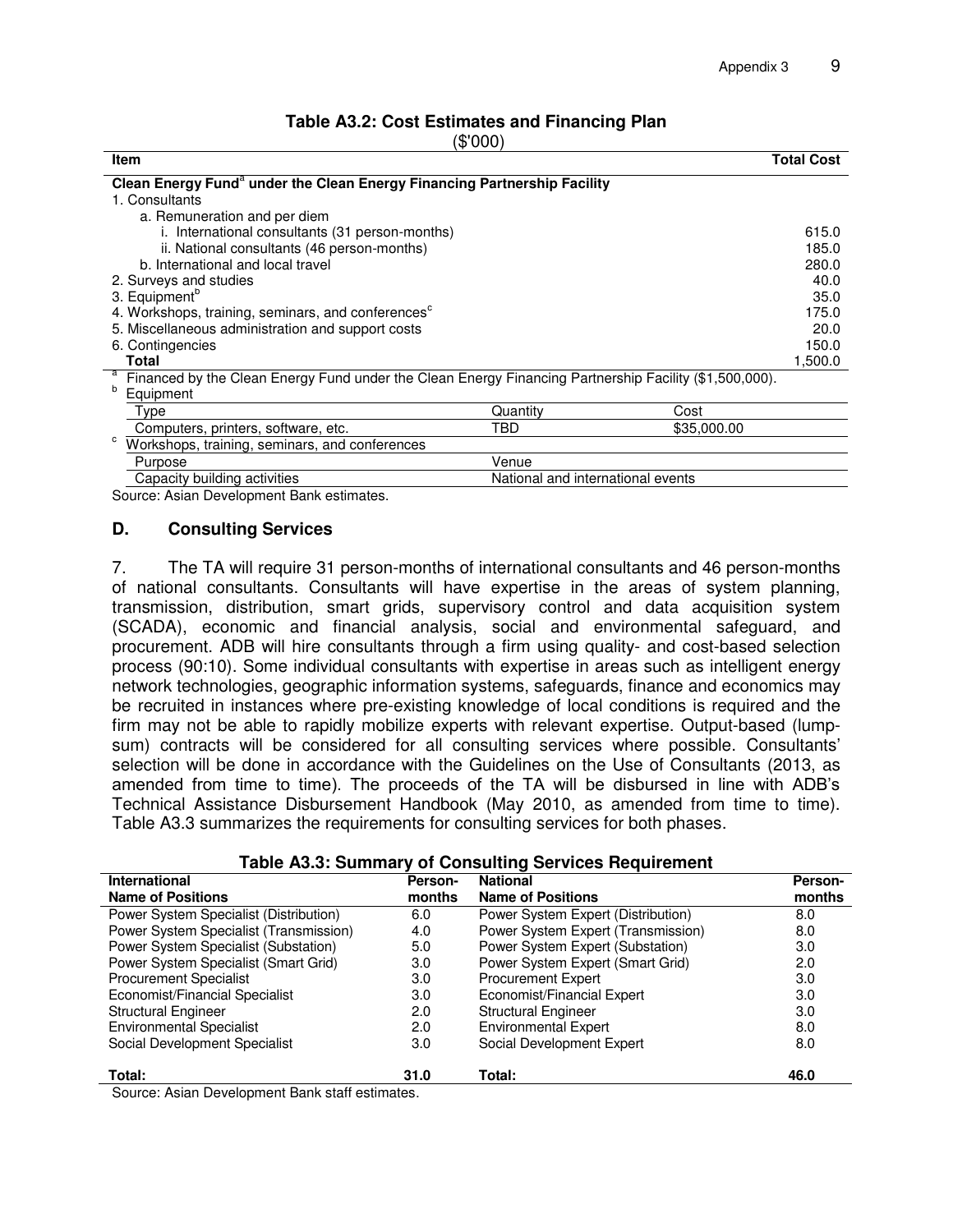| <b>Position</b>                                                                                                | <b>Summary Tasks</b>                                                                                                                                                                                                                                                                                                                                                                                                                                                                                                                                                                                                                                                                                                   | Qualification                                                                                                                                                                                                                                                                           |
|----------------------------------------------------------------------------------------------------------------|------------------------------------------------------------------------------------------------------------------------------------------------------------------------------------------------------------------------------------------------------------------------------------------------------------------------------------------------------------------------------------------------------------------------------------------------------------------------------------------------------------------------------------------------------------------------------------------------------------------------------------------------------------------------------------------------------------------------|-----------------------------------------------------------------------------------------------------------------------------------------------------------------------------------------------------------------------------------------------------------------------------------------|
| Power System Specialist:<br>Distribution (International:<br>6 person-months;<br>National: 8 Person-<br>months) | • Review NEA's existing distribution system<br>in<br>Kathmandu Valley and their plans for upgrade.<br>• Conduct due diligence on the proposed upgrades in<br>distribution system such as distribution<br>the<br>automation, advanced transformers and help define<br>scope, cost etc.<br>• Lead preparation of the medium-to long-term<br>distribution efficiency enhancement plan<br>• Provide training<br>and<br>support on<br>the<br>new<br>technologies.                                                                                                                                                                                                                                                           | Minimum 10 years of<br>experience working in<br>electricity distribution system                                                                                                                                                                                                         |
| Power System Specialist:<br>Transmission<br>(International: 4 person-<br>months; National: 8<br>Person-months) | • Review NEA's existing transmission system for<br>Kathmandu Valley and their plans for upgrade.<br>• Conduct due diligence on the proposed upgrades<br>required in the transmission line and help define<br>scope, cost, etc.<br>Support preparation of the medium- to long-term<br>distribution efficiency enhancement plan<br>Provide training<br>support<br>and<br>on<br>the<br>new<br>technologies.                                                                                                                                                                                                                                                                                                               | Minimum 10 years of<br>experience working in<br>electricity distribution and<br>transmission system                                                                                                                                                                                     |
| Power System Specialist:<br>Substation (International:<br>5 person-months;<br>National: 3 Person-<br>months)   | • Review NEA's existing substations in Kathmandu<br>Valley and their plans for upgrade.<br>• Conduct due diligence on the proposed upgrades<br>required in the substations such as substation<br>automation and help define scope, cost etc.<br>Support preparation of the medium- to long-term<br>$\bullet$<br>distribution efficiency enhancement plan<br>Provide training<br>and support on<br>the<br>new<br>technologies.                                                                                                                                                                                                                                                                                          | Minimum 10 years of<br>experience working in<br>electricity distribution system                                                                                                                                                                                                         |
| Power System Specialist:<br>Smart Grid (International:<br>3 person-months;<br>National: 2 Person-<br>months)   | Review NEA's existing remote monitoring system,<br>$\bullet$<br>metering system in Kathmandu Valley and their<br>plans for upgrade.<br>• Evaluate possibility for upgrading existing grid<br>control software to improve operational efficiency<br>and security.<br>With other experts, assess various smart grid<br>$\bullet$<br>options including but not limited to automated<br>advanced<br>demand<br>metering<br>response,<br>distribution automation<br>infrastructure,<br>systems,<br>substation automation and dynamic line ratings.<br>• Support preparation of the medium- to long-term<br>distribution efficiency enhancement plan<br>• Provide training and support on the new smart grid<br>technologies. | Minimum 10 years (and<br>minimum of 3 years of<br>experience for national<br>expert) of experience working<br>in smart grid technologies in<br>the electricity distribution<br>system<br>(The international and<br>national experts may be<br>recruited under individual<br>contracts.) |
| Procurement<br>Specialist<br>(International, 3 person-<br>National<br>months,<br>3<br>person-months)           | Review NEA's procurement system and draft risk<br>$\bullet$<br>assessment and mitigation measures.<br>• Identify<br>further<br>areas<br>for<br>assessment<br>or<br>modification.                                                                                                                                                                                                                                                                                                                                                                                                                                                                                                                                       | 10 years of experience<br>handling procurement in the<br>public sector; including with<br>MDB guidelines.                                                                                                                                                                               |
| Economist/Financial<br>Specialist (International,<br>3 person-months)                                          | Review and finalize cost estimates and project<br>financial viability following ADB's requirements.<br>Conduct economic<br>analyses following ADB's<br>guidelines.<br>Design<br>flow<br>disbursement<br>the<br>fund<br>and<br>$\bullet$                                                                                                                                                                                                                                                                                                                                                                                                                                                                                | Extensive experience in<br>financial and economic<br>modeling of energy projects<br>for MDBs.                                                                                                                                                                                           |

# 8. The outline terms of reference for the TA consultants are described below.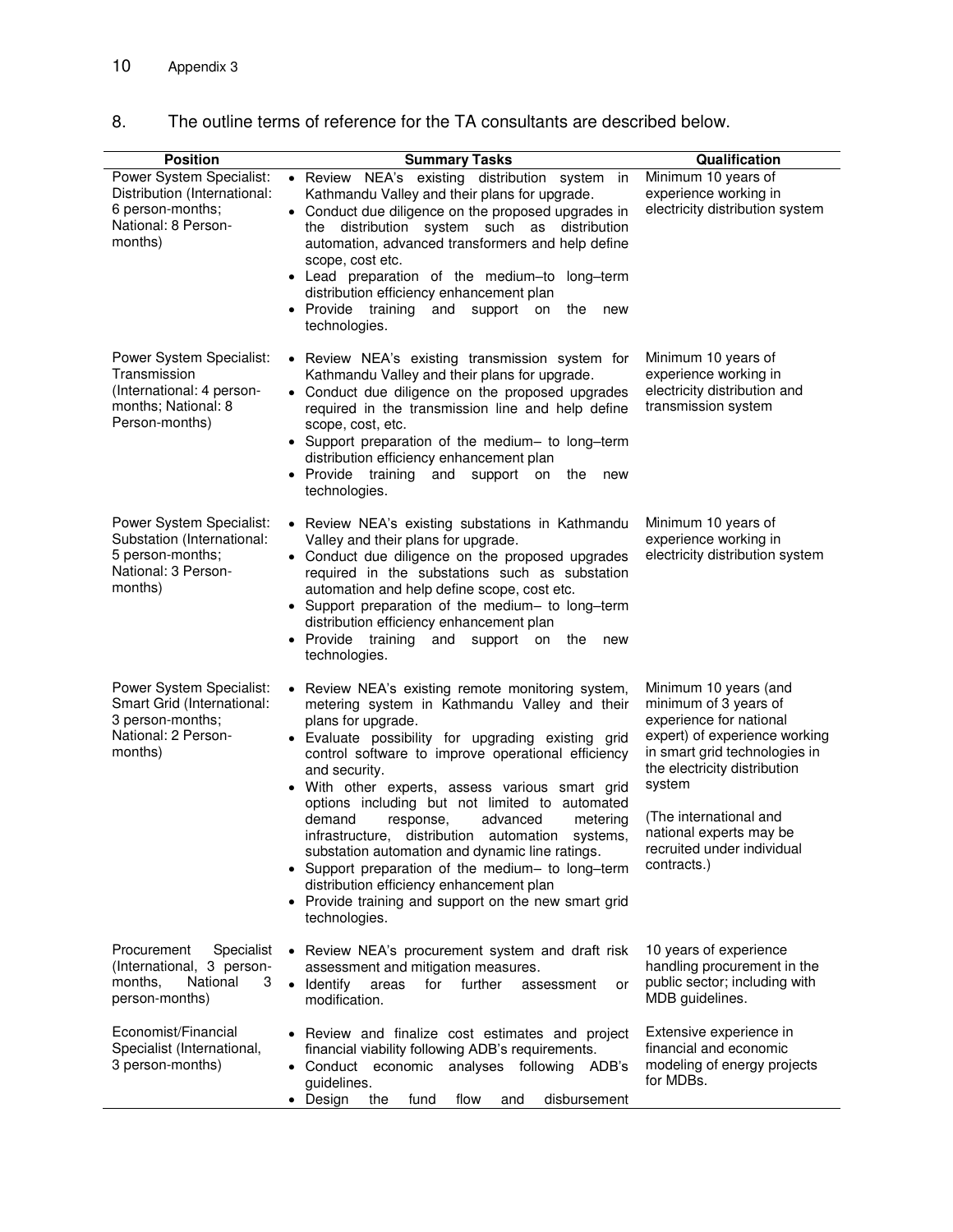| <b>Position</b>                                                                                                  | <b>Summary Tasks</b>                                                                                                                                                                                                                                                                                                                                                                                                                                                                                                                                                                                                                       | Qualification                                                                                                                                                                                                                                                         |
|------------------------------------------------------------------------------------------------------------------|--------------------------------------------------------------------------------------------------------------------------------------------------------------------------------------------------------------------------------------------------------------------------------------------------------------------------------------------------------------------------------------------------------------------------------------------------------------------------------------------------------------------------------------------------------------------------------------------------------------------------------------------|-----------------------------------------------------------------------------------------------------------------------------------------------------------------------------------------------------------------------------------------------------------------------|
|                                                                                                                  | mechanisms for the project and assess capacity to<br>manage the imprest fund and/or SOE procedures<br>proposed under the project.<br>Prepare financing plan, project financial evaluation,<br>entity financial analysis and financial management<br>assessment.<br>Conduct tariff analyses, including proposing policy<br>dialogue and preparing action plans should tariff<br>adjustment be necessary<br>• Support preparation of the medium- to long-term<br>distribution efficiency enhancement plan<br>Providing training on financial management.                                                                                     | (The international expert may<br>be recruited under individual<br>contract. The position may be<br>split into 2 separate<br>consultants if no suitable<br>person found.)                                                                                              |
| <b>Structural Engineer</b><br>(International, 2 person-<br>months, and national 3<br>person-months)              | • Review the design of transmission and distribution<br>towers and poles, and other structures and provide<br>inputs for technical specifications.                                                                                                                                                                                                                                                                                                                                                                                                                                                                                         | Minimum of 10 years<br>of<br>experience                                                                                                                                                                                                                               |
| <b>Environmental Specialist</b><br>(International, 2 person-<br>months, and national, 8<br>person-months)        | • Review feasibility studies and conduct site visits to<br>assess conformity with ADB Safeguard Policy<br>Statement 2009 and Government requirements for<br>ADB loan.<br>Prepare an IEE incorporating<br>EMP<br>an<br>in<br>$\bullet$<br>accordance with SPS 2009 and EHS guidelines for<br>transmission and distribution lines<br>Prepare other documents/templates, as required, to<br>facilitate<br>compliance<br>with<br>environmental<br>requirements during project implementation.                                                                                                                                                  | 10 years of experience (and 3<br>years for national) preparing<br>and reviewing initial<br>environmental examinations<br>for energy projects, including<br>for ADB.<br>(The international and<br>national experts may be<br>recruited under individual<br>contracts.) |
| Social Development<br>Specialist (International,<br>3 person-months, and<br>national, 8 person-<br>months)<br>nn | Conduct a socioeconomic analysis.<br>Undertake detailed due diligence on involuntary<br>$\bullet$<br>resettlement and indigenous peoples as per SPS<br>2009.<br>Help prepare all required social safeguard<br>$\bullet$<br>documents ensuring conformity with ADB policy<br>and government guidelines.<br>Identify possible entry points for gender<br>$\bullet$<br>mainstreaming.<br>Support preparation of the medium- to long-term<br>distribution efficiency enhancement plan<br>Assist NEA in developing consumer awareness<br>programs related to the project.<br>and due was a what look all be a short. CAAD<br>$D = 16$ $F = 100$ | 10 years of relevant<br>experience (and 3 years for<br>national), including with ADB.<br>(The international and<br>national experts may be<br>recruited under individual<br>contracts.)<br>المقمرم ممرمز معائر رمزم                                                   |

ADB = Asian Development Bank, EHS = environmental health safety, EMP = environmental management plan, IEE = initial environmental examination, MDB = multilateral development bank, NEA = Nepal Electricity Authority, SPS = Safeguards Policy Statement.

## **E. Implementation Arrangements**

9. NEA will be the executing agency for the TA. In-kind contributions would be provided by the government and NEA. The TA will be implemented from July 2016 to December 2019. The disposal of all equipment procured under the TA will follow ADB's disposal and turnover procedures. The proposed TA processing and implementation schedule is listed in Table A3.4.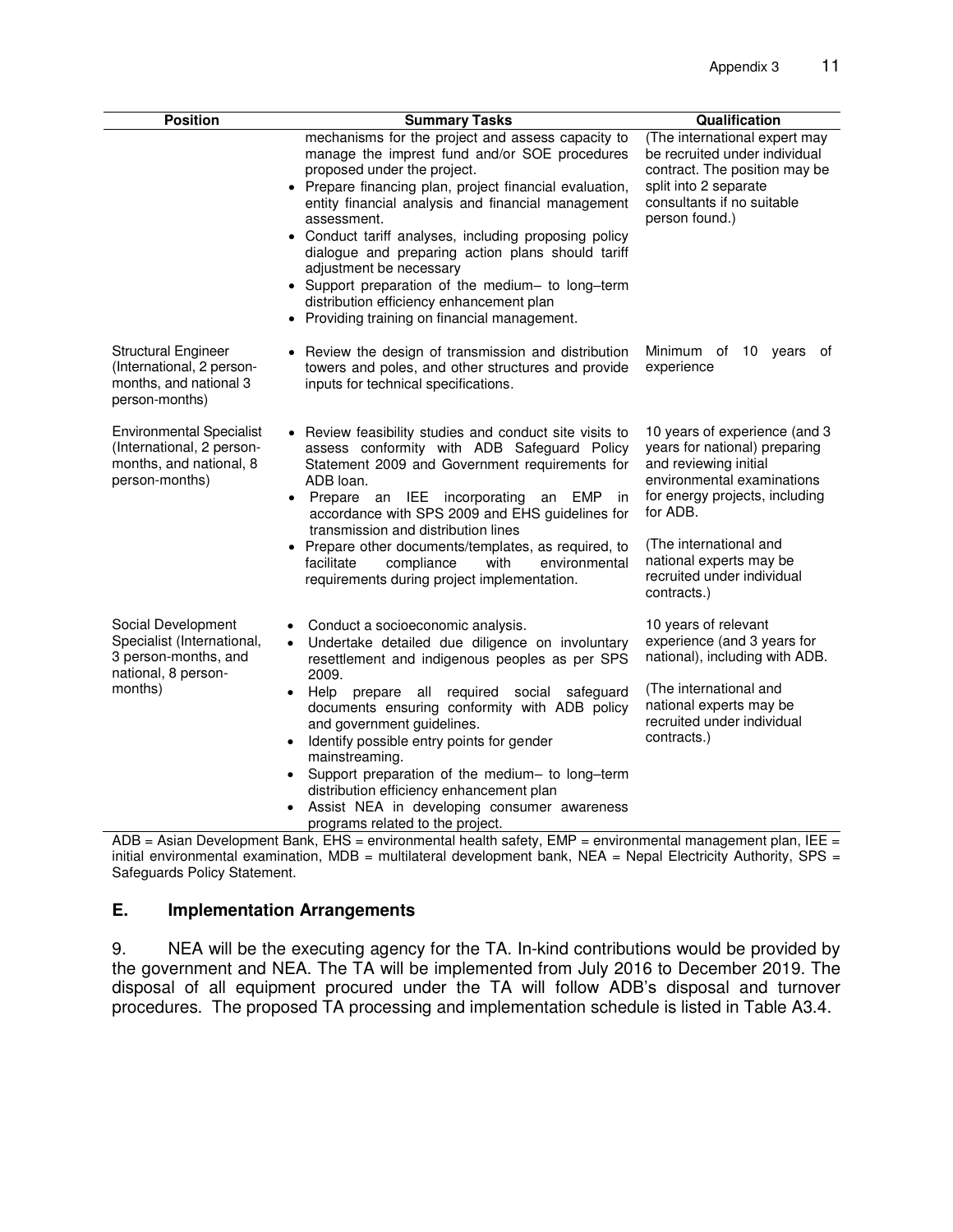| <b>Major Milestones</b>                    | <b>Expected Completion Date</b> |
|--------------------------------------------|---------------------------------|
| Concept paper approval                     | July 2016                       |
| Consultant recruitment start               | July to August 2016             |
| Inception report                           | September 2016                  |
| Progress report                            | October 2016                    |
| Progress report                            | October 2017                    |
| Progress report                            | October 2018                    |
| Final report and physical completion of TA | December 2019                   |
| — A . I . I                                |                                 |

**Table A3.4: Technical Assistance Processing and Implementation Schedule**

TA = technical assistance.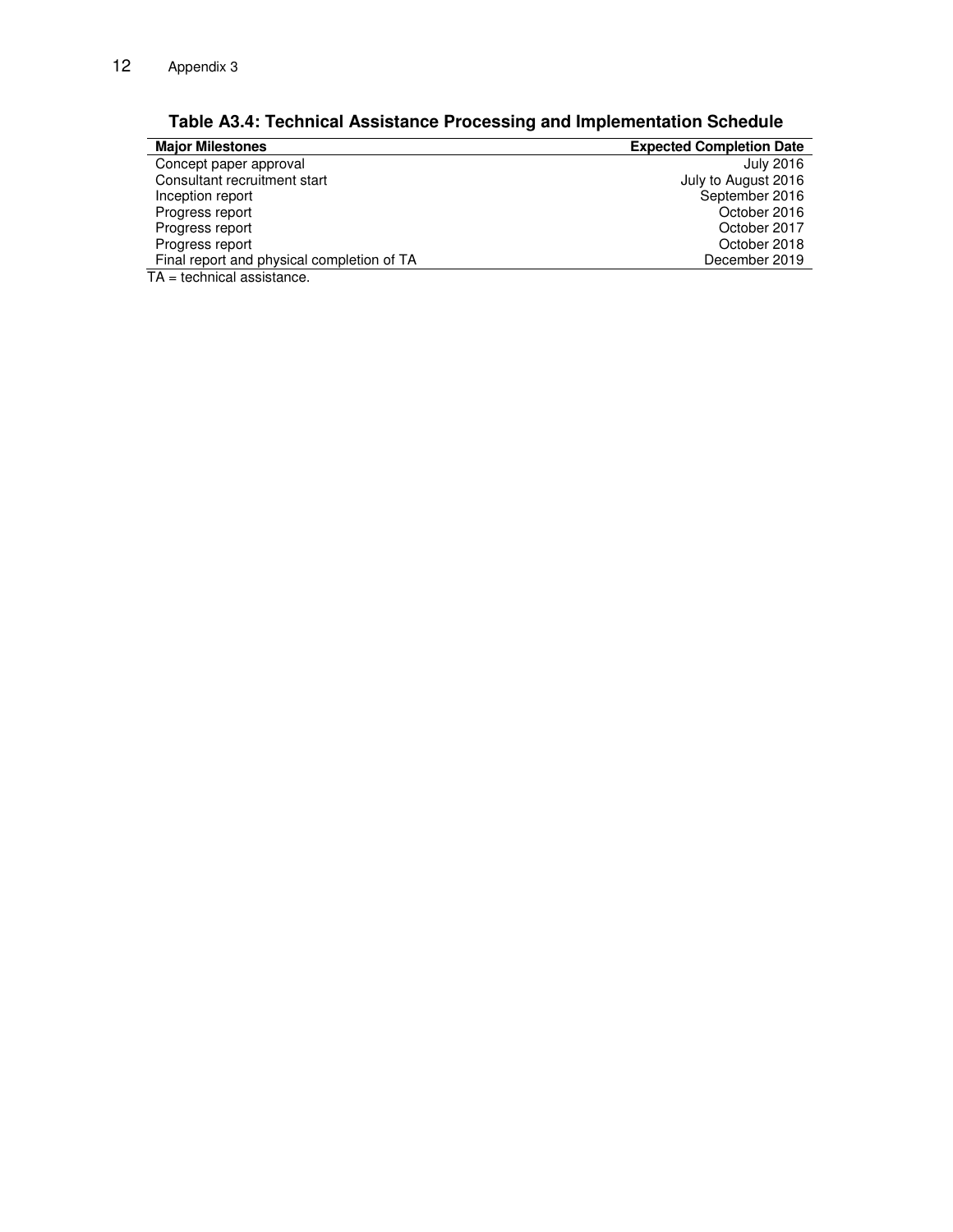# **INITIAL POVERTY AND SOCIAL ANALYSIS**

| Country:                                                                                                                                                                                                                                                                                                                                                                                                                                                                                                                                                                                                                                                                | Nepal                                                                                   | Project Title:           | Power Transmission and Distribution<br><b>Efficiency Enhancement Project</b>                                                                                                                                                                                                                                                                                                                                                                                                                                                                                                                                                                                                                                                                                                                                                                                                                                                                                                                                                                                                                                                                                                                                           |
|-------------------------------------------------------------------------------------------------------------------------------------------------------------------------------------------------------------------------------------------------------------------------------------------------------------------------------------------------------------------------------------------------------------------------------------------------------------------------------------------------------------------------------------------------------------------------------------------------------------------------------------------------------------------------|-----------------------------------------------------------------------------------------|--------------------------|------------------------------------------------------------------------------------------------------------------------------------------------------------------------------------------------------------------------------------------------------------------------------------------------------------------------------------------------------------------------------------------------------------------------------------------------------------------------------------------------------------------------------------------------------------------------------------------------------------------------------------------------------------------------------------------------------------------------------------------------------------------------------------------------------------------------------------------------------------------------------------------------------------------------------------------------------------------------------------------------------------------------------------------------------------------------------------------------------------------------------------------------------------------------------------------------------------------------|
| Lending/Financing<br>Modality:                                                                                                                                                                                                                                                                                                                                                                                                                                                                                                                                                                                                                                          | Project Loan                                                                            | Department/<br>Division: | SARD/SAEN                                                                                                                                                                                                                                                                                                                                                                                                                                                                                                                                                                                                                                                                                                                                                                                                                                                                                                                                                                                                                                                                                                                                                                                                              |
|                                                                                                                                                                                                                                                                                                                                                                                                                                                                                                                                                                                                                                                                         | L.<br>POVERTY IMPACT AND SOCIAL DIMENSIONS                                              |                          |                                                                                                                                                                                                                                                                                                                                                                                                                                                                                                                                                                                                                                                                                                                                                                                                                                                                                                                                                                                                                                                                                                                                                                                                                        |
|                                                                                                                                                                                                                                                                                                                                                                                                                                                                                                                                                                                                                                                                         | A. Links to the National Poverty Reduction Strategy and Country Partnership Strategy    |                          |                                                                                                                                                                                                                                                                                                                                                                                                                                                                                                                                                                                                                                                                                                                                                                                                                                                                                                                                                                                                                                                                                                                                                                                                                        |
|                                                                                                                                                                                                                                                                                                                                                                                                                                                                                                                                                                                                                                                                         | energy supply to all of its population latest by 2030.                                  |                          | Approximately 25.2% of Nepalese live below the poverty line. Sustaining Nepal's recent strong growth trends<br>requires addressing the infrastructure deficit plaguing the country, including the power deficit. In FY2015, per capita<br>electricity consumption in Nepal was 132 kilowatt hours (kWh) per year which is one the lowest in South Asia. <sup>a</sup> Global<br>average per capita electricity consumption is 2,971 kWh. <sup>b</sup> This low average usage reflects, in part, that only 58% of<br>Nepal's households are connected to the national grid. The government plans to provide reliable and affordable                                                                                                                                                                                                                                                                                                                                                                                                                                                                                                                                                                                      |
|                                                                                                                                                                                                                                                                                                                                                                                                                                                                                                                                                                                                                                                                         | of services to the consumers, both of which will improve the financial position of NEA. |                          | This project is aligned with the energy priorities in the Asian Development Bank's (ADB) Nepal country partnership<br>strategy 2013-2017. The project will improve energy efficiency in the electricity distribution system. Since the majority<br>of Nepalese still do not have access to reliable electricity supply, the project will result in reduced fossil fuel use,<br>greenhouse gas emissions, and associated adverse health impacts. In addition to improved environmental<br>sustainability, the project will reduce the financial losses incurred by the Nepal Electricity Authority (NEA). NEA is<br>required to provide power at highly subsidized prices to some consumers, and collection efficiency among these<br>consumers might also be low. The project targets reducing technical and commercial losses and improve the quality<br>Improving the financial position of NEA supports the longer-term evolution of Nepal's power system into one that<br>performs well and serves the needs of all. The generally weak position of NEA and greater focus on generation and<br>transmission has been cited as a cause of deferred distribution system upgrades in addressing supply of quality and |
| reliable power supply.<br>The project will also result in increased use of energy efficient smart grid technologies. Already, NEA has seen the<br>price of efficient technologies such as smart meters come down with competitive procurement. Poor consumers will<br>benefit through greater use of reliable grid electricity instead of using kerosene and other sources of energy. Raising<br>consumer awareness and creating savings for consumers is critical because the project is being undertaken during a<br>time when increasing attention is being paid to tariff rationalization. Successful project outcomes can be extended to<br>other cities of Nepal. |                                                                                         |                          |                                                                                                                                                                                                                                                                                                                                                                                                                                                                                                                                                                                                                                                                                                                                                                                                                                                                                                                                                                                                                                                                                                                                                                                                                        |
| <b>Poverty Targeting</b><br>В.                                                                                                                                                                                                                                                                                                                                                                                                                                                                                                                                                                                                                                          |                                                                                         |                          |                                                                                                                                                                                                                                                                                                                                                                                                                                                                                                                                                                                                                                                                                                                                                                                                                                                                                                                                                                                                                                                                                                                                                                                                                        |
| reduction strategies in the future.                                                                                                                                                                                                                                                                                                                                                                                                                                                                                                                                                                                                                                     |                                                                                         |                          | ⊠General Intervention Individual or Household (TI-H) I Geographic (TI-G) I Non-Income MDGs (TI-M1, M2, etc.)<br>Though the project will have indirect social benefits to end-users, power sector interventions in general are not viewed<br>as the single contributing factor for achieving generalized poverty reduction and alleviation. The classification therefore<br>recognizes that while power itself will not explicitly decrease poverty, it will provide the foundation for concrete poverty                                                                                                                                                                                                                                                                                                                                                                                                                                                                                                                                                                                                                                                                                                                |
| <b>Poverty and Social Analysis</b><br>С.                                                                                                                                                                                                                                                                                                                                                                                                                                                                                                                                                                                                                                |                                                                                         |                          |                                                                                                                                                                                                                                                                                                                                                                                                                                                                                                                                                                                                                                                                                                                                                                                                                                                                                                                                                                                                                                                                                                                                                                                                                        |
| the lighting shift.                                                                                                                                                                                                                                                                                                                                                                                                                                                                                                                                                                                                                                                     |                                                                                         |                          | 1. Key issues and potential beneficiaries. The expected beneficiaries are NEA and domestic and commercial<br>consumers. NEA is expected to benefit the most via reducing peak power purchases, reducing commercial losses,<br>and through reductions in usage by highly subsidized consumers. Lifeline domestic consumers may experience the<br>greatest relief from the project, as lighting is likely to make up a significant share of their energy consumption, and so<br>more efficient and higher-quality lighting could improve well-being and reduce household expenditure on energy.<br>Urban citizens will benefit from the improved quality of lighting and associated enhanced safety and security through                                                                                                                                                                                                                                                                                                                                                                                                                                                                                                 |
|                                                                                                                                                                                                                                                                                                                                                                                                                                                                                                                                                                                                                                                                         |                                                                                         |                          |                                                                                                                                                                                                                                                                                                                                                                                                                                                                                                                                                                                                                                                                                                                                                                                                                                                                                                                                                                                                                                                                                                                                                                                                                        |

a<br>a Government of Nepal. 2016. National Energy Crisis Reduction and Electricity.

http://www.moen.gov.np/pdf\_files/Rastriya-Urja-Sankat-Niwaran-2072.pdf<br>b http://www.iea.org/publications/freepublications/publication/KeyWorld2014.pdf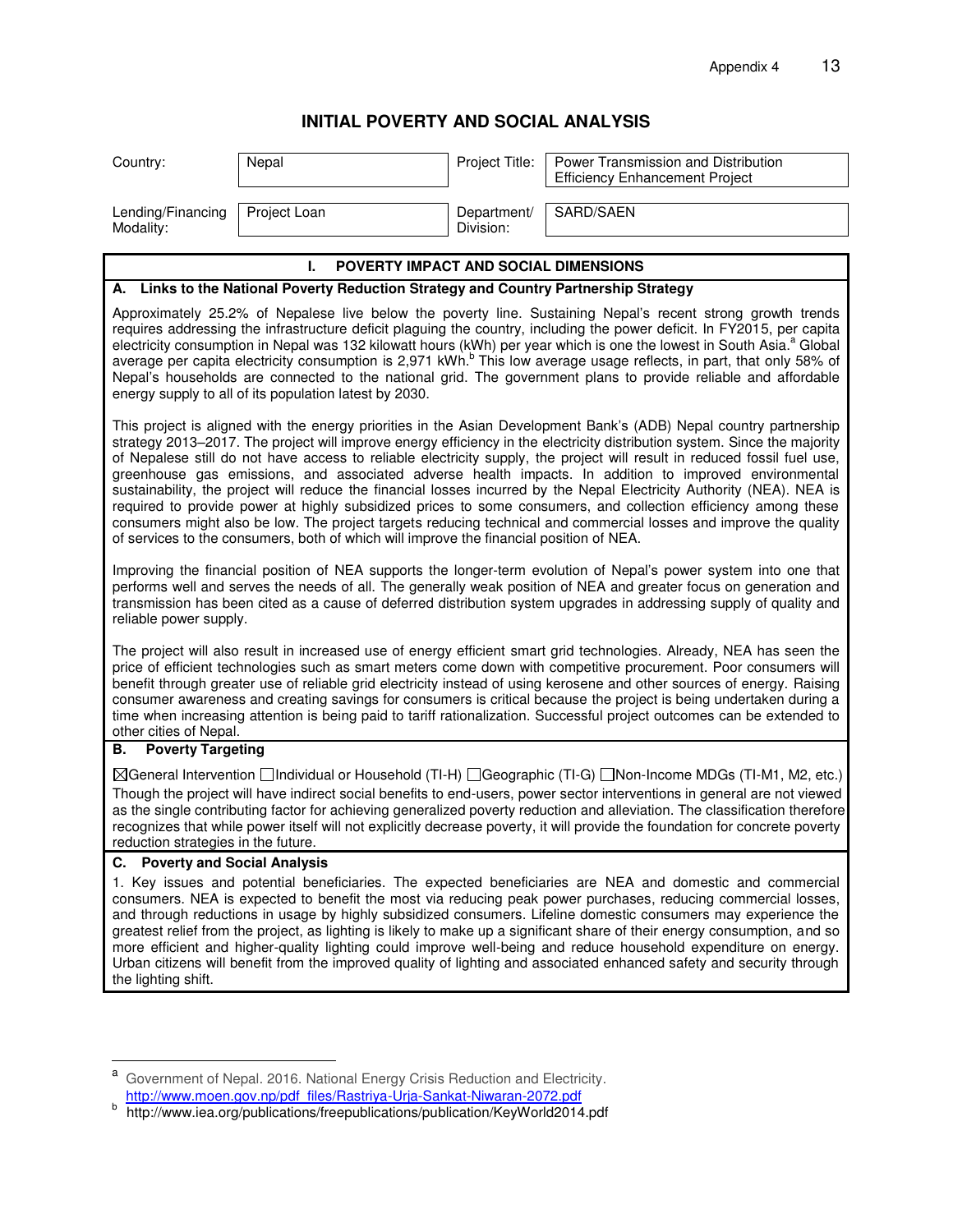2. Impact channels and expected systemic changes. The project focuses on improving electricity distribution system using advanced smart grid elements. The poor will benefit as beneficiaries with reliable supply of grid electricity. The poor may benefit indirectly from the strengthened position of NEA, which may be able to provide better quality of service and expand service areas as a result of this and other interventions.

3. Focus of (and resources allocated in) the PPTA or due diligence. No potential adverse impacts are anticipated for the poor. The project preparatory technical assistance will conduct due diligence to ensure there are no unintended adverse impacts and evaluate the potential to ensure benefits accrue to the poor and to women.

4. Specific analysis for policy-based lending. Not applicable.

#### **II. GENDER AND DEVELOPMENT**

1. What are the key gender issues in the sector/subsector that are likely to be relevant to this project or program? There are no gender issues identified at this stage. However, increased and more reliable power supply have inherent gender benefits, such as job creation that benefits both men and women, and can contribute towards further electrification of households improving women's welfare and time-burden.

2. Does the proposed project or program have the potential to make a contribution to the promotion of gender equity and/or empowerment of women by providing women's access to and use of opportunities, services, resources, assets, and participation in decision making?<br> $\boxtimes$  Yes  $\qquad \square$  No Please explain. Wome

 $\Box$  No Please explain. Women's self-help groups in Nepal have successfully championed the use of energy efficient lighting and appliances in Nepal and other neighboring countries such as India. . The project will explore means of promulgating similar programs in the project areas. This will include the establishment of 'energy clinics' which conduct user-awareness programs, led by women 'champions' promoting energy efficiency, targeting women consumers.

3. Could the proposed project have an adverse impact on women and/or girls or widen gender inequality?  $\Box$  Yes  $\boxtimes$  No Please explain. The proposed project will make positive effects on women. There will be indirect benefits to women as a result of enhanced power supply.

4. Indicate the intended gender mainstreaming category:

 $\Box$  GEN (gender equity)  $\Box$  EGM (effective gender mainstreaming)  $\boxtimes$  SGE (some gender elements)  $\Box$  NGE (no gender elements)

 $\Box$  NGE (no gender elements)

#### **III. PARTICIPATION AND EMPOWERMENT**

1. Who are the main stakeholders of the project, including beneficiaries and negatively affected people? Identify how they will participate in the project design.

The main stakeholders are NEA, and domestic, commercial, and municipal consumers and other utilities.

2. How can the project contribute (in a systemic way) to engaging and empowering stakeholders and beneficiaries, particularly, the poor, vulnerable and excluded groups? What issues in the project design require participation of the poor and excluded?

The stakeholders will be consulted throughout the design stage. The projects will ensure that targeted households and commercial and industrial consumers will receive quality and reliable electricity supply from the grid. Yet they will benefit from reduced expenditure on electricity from reduced expenditure on diesel for electricity generation and increase income due to availability of reliable electricity supply for other productive applications.

3. What are the key, active, and relevant civil society organizations in the project area? What is the level of civil society organization participation in the project design?

 $\boxtimes$  Information generation and sharing M  $\boxtimes$  Consultation M  $\boxtimes$  Collaboration M  $\boxtimes$  Partnership M

4. Are there issues during project design for which participation of the poor and excluded is important? What are they and how shall they be addressed?  $\Box$  Yes  $\Box$  No

Consultations will be easily managed through a mix of formal and informal consultations with the affected communities – on an as needed basis.

#### **IV. SOCIAL SAFEGUARDS A. Involuntary Resettlement Category**  $\Box$  A  $\Box$  B  $\Box$  C  $\Box$  FI

1. Does the project have the potential to involve involuntary land acquisition resulting in physical and economic displacement?  $\boxtimes$  Yes  $\Box$  No Land acquisition will be required for new substations. The extent of land acquisition and involuntary resettlement impacts are not expected to be significant. Distribution lines are expected to be re-built in existing right-of-way. While impacts are not expected to be significant, the exact magnitude of impacts will be assessed during due diligence. Necessary measures will be taken to ensure any potential involuntary resettlement issues will be addressed.